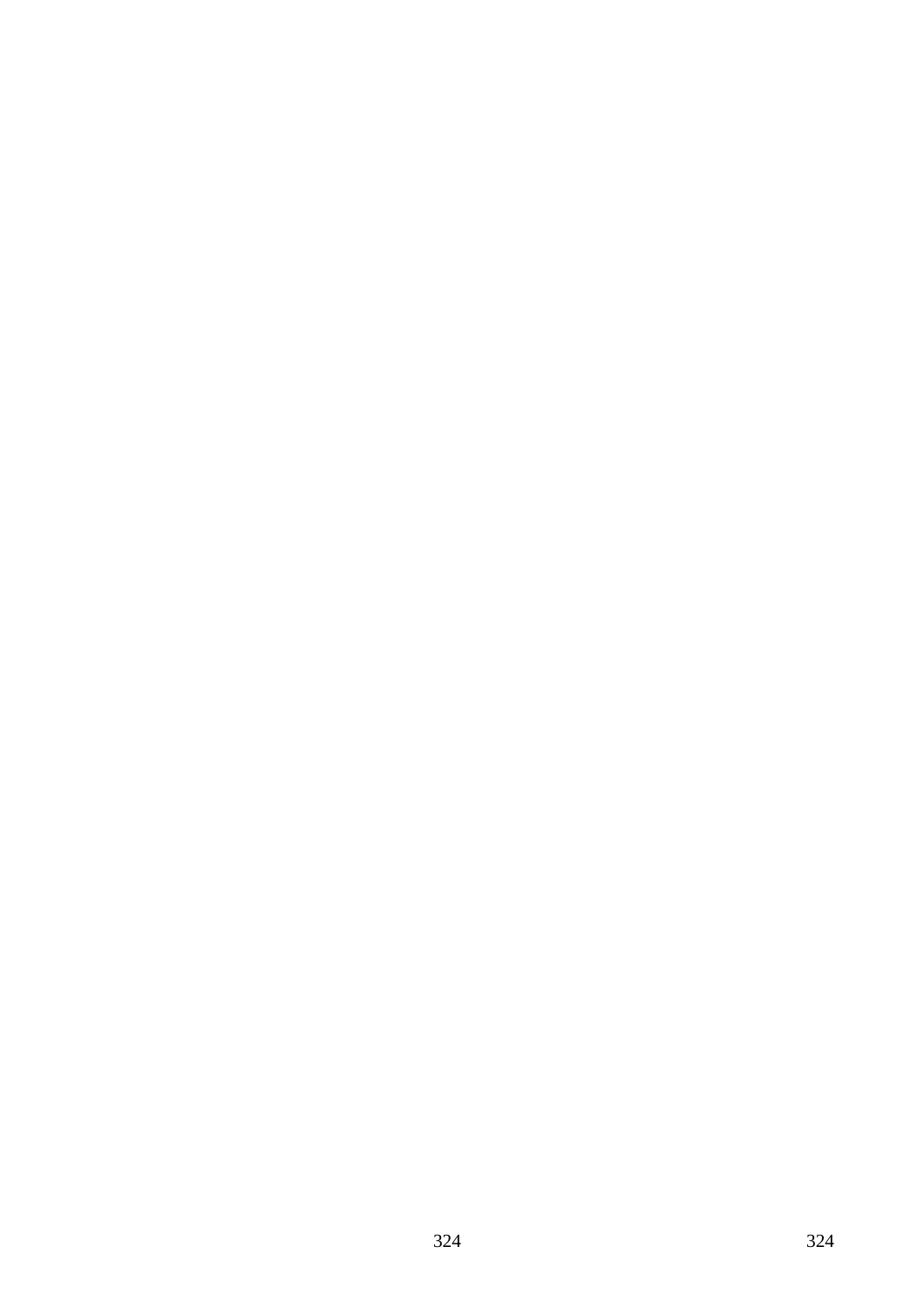### **Chapter 9: Preliminary studies**

This chapter has a double status. It describes the point of departure for all that is treated in this thesis, namely, the preliminary exploratory studies done with the corpus. But it is also the repository of the general quantitative data in a condensed format.

The chapter is divided into four very different sections. Section 9.1 provides a detailed description of the processing involved. Its main goal is to make further similar work easier, freeing researchers from detailed consideration of alternative options, as well as warning them about particular shortcomings diagnosed. Section 9.2 provides a very detailed quantitative description of the tenses occurring in the corpus, in terms of both their translation and distribution. Then, Section 9.3 presents my initial conclusions, which are mainly of historical interest. Nevertheless, they provide motivation for the subsequent sequence of studies performed, as well as illustrate the inadequacy of pure quantitative studies, as is discussed in Section 9.4, which puts the whole chapter into perspective.

### **9.1 Preparing the data**

The preprocessing of the texts included the following tasks: (i) scanning and subsequent proof-reading, as well as general corrections (undoing hyphenation because of line breaks, removing page numbers and special formatting, etc.), (ii) sentence separation, and (iii) sentence alignment.

Information about the basic numbers involved (number of sentences as well as of tensed clauses) is given in Tables 9.1 and 9.2. The exact meaning of "transl(ation) pair" and "tensed transl(ation)" will be elucidated below.

|                 | Words in | Words in   | <b>Sentences</b> | Sentences | Transl. | Tensed |
|-----------------|----------|------------|------------------|-----------|---------|--------|
|                 | English  | Portuguese | (Eng)            | (Port)    | pairs   | transl |
| EP1             | 3416     | 3051       | 211              | 224       | 207     | 535    |
| EP <sub>2</sub> | 2233     | 2017       | 115              | 127       | 113     | 248    |
| EP3             | 5815     | 5172       | 349              | 410       | 340     | 782    |
| EP <sub>4</sub> | 5051     | 4554       | 347              | 393       | 337     | 701    |
| EP <sub>5</sub> | 2827     | 2472       | 194              | 235       | 191     | 396    |
| EP <sub>6</sub> | 6718     | 5996       | 412              | 472       | 412     | 1082   |
| Total           | 26060    | 23262      | 1628             | 1861      | 1602    | 3744   |

Table 9.1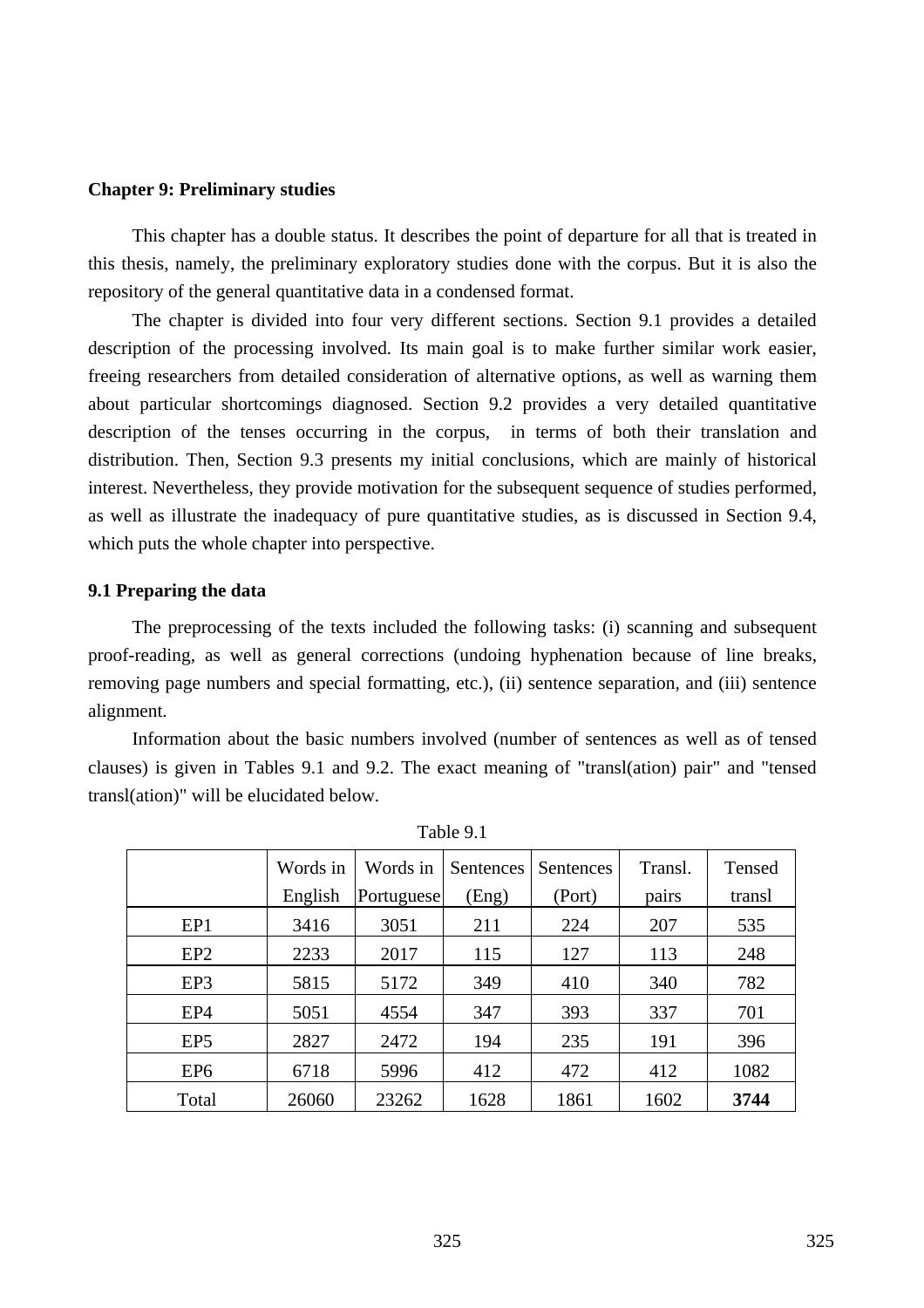|                 | Words in<br><b>Portuguese</b> | Words in<br>English | Sentences<br>(Port) | <b>Sentences</b><br>(Eng) | Transl<br>pairs | Tensed<br>transl |
|-----------------|-------------------------------|---------------------|---------------------|---------------------------|-----------------|------------------|
| <b>PE10</b>     | 4410                          | 4898                | 323                 | 324                       | 322             | 596              |
| <b>PE11</b>     | 1501                          | 1719                | 70                  | 71                        | 70              | 217              |
| <b>PE12</b>     | 4944                          | 5425                | 179                 | 181                       | 179             | 728              |
| PE <sub>3</sub> | 3447                          | 3695                | 210                 | 211                       | 210             | 456              |
| PE <sub>6</sub> | 4460                          | 5258                | 352                 | 355                       | 351             | 595              |
| PE <sub>8</sub> | 2019                          | 2279                | 107                 | 107                       | 106             | 239              |
| PE <sub>9</sub> | 4393                          | 4698                | 208                 | 210                       | 208             | 487              |
| Total           | 25174                         | 27972               | 1449                | 1459                      | 1446            | 3318             |

Table 9.2

Let me present first some data on the alignment process, before discussing in detail the annotation and the process of extracting quantitative data.

# **9.1.1 Alignment**

It is well known that not all sentences in an aligned text have exactly one and only one sentence counterpart. The next "translation pair", for instance, aligns 2 sentences with 2 sentences:

> *Only his eyes searched in the darkness, and in the pale light of the moon that crept through the holes in the brush house Kino saw Juana arise silently from beside him. He saw her move toward the fireplace. Só os olhos vogaram na escuridão. E, à vaga luz da Lua que se infiltrava pelas fendas da cabana, Kino viu, ao seu lado, Joana levantar-se sem ruído e aproximar-se da fornalha.*

Alignment was done manually through the visual display of the texts (one sentence per line, lines numbered) in parallel windows. Whenever there was a situation different from 1-to-1, the texts were (manually) edited, the line breaks in question deleted, and line numbers were (automatically) reassigned.

I should note that the result of alignment was actually a rearranging of either monolingual text (different "sentence" separation, in order to reflect the pairing of the two texts). The texts in each language were kept separate, in order to be processed (searched for, for example) by NLP tools for each language.

A detailed quantitative description of the misalignments can be found in Santos (1994a). Here, I will only state that the most common source for misalignment was the different conventions of direct speech encoding in English and Portuguese. While English as a rule writes direct speech between quotes, separating it from the rest of the text by a comma, Portuguese uses the "travessão" (the long dash, "--"), and a dot to mark the end of the direct speech. So, the Portuguese text in general contained one extra sentence break. In addition, it seems that the placement of the reporting verb itself obeys different rules in the two languages, and hence the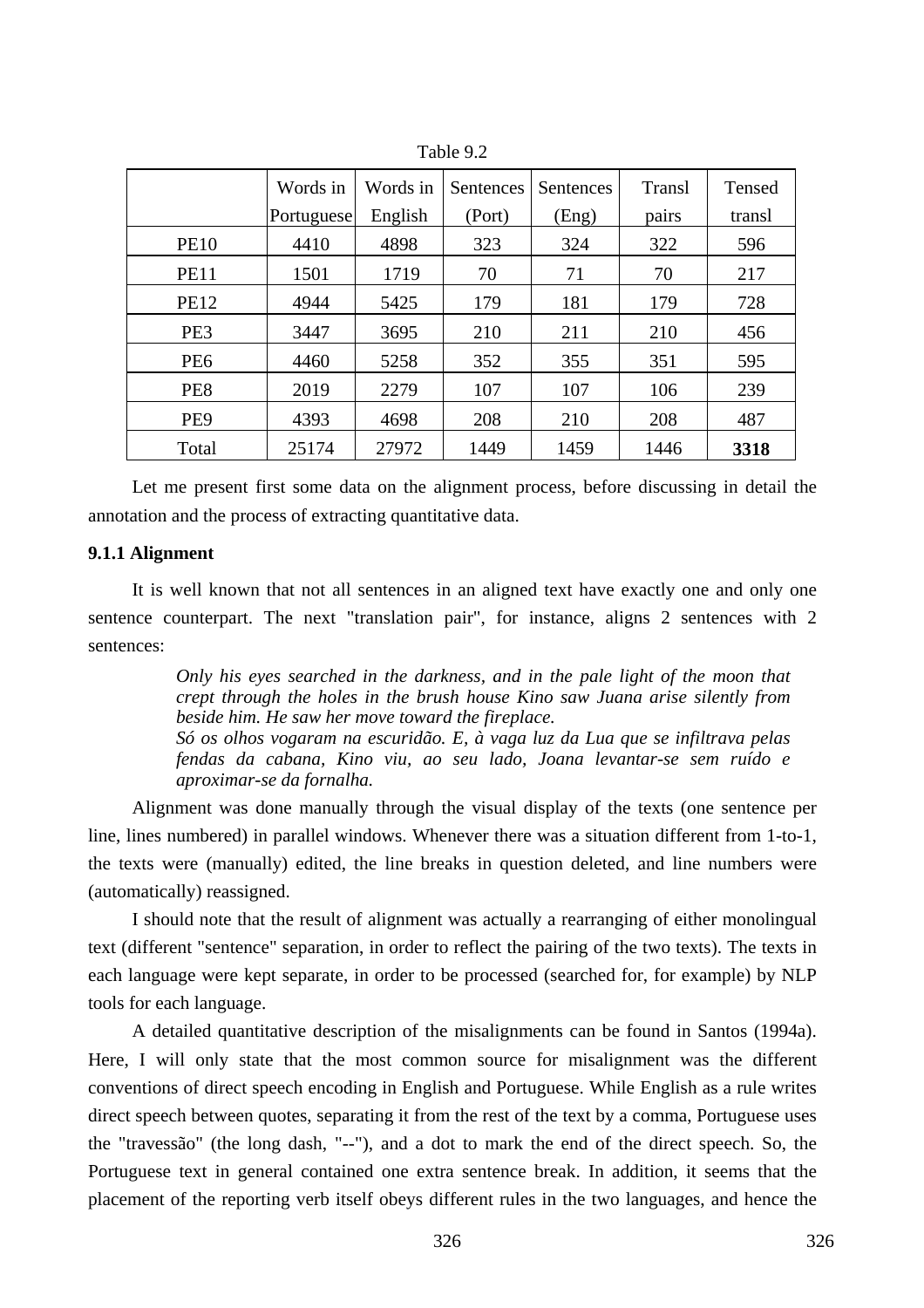common rearranging of the order of the clauses as well. This situation is illustrated by the following examples:

> *"I go to inform myself," and he closed the gate and slid the bolt home. -- Vou saber. Fechou a porta e correu o trinco.*

*She put her hand on Coyotito's covered head. "Open it," she said softly. Pôs a mão na cabeça coberta de Coyotito e disse baixinho: --Abre-a.* 

# **9.1.2 Annotation**

### **9.1.2.1 Introduction**

The heaviest corpus task was obviously the (manual) annotation of the tense translations occurring in the corpus. The resulting annotation was also kept in a separate file, later the input for the counting programs. The bridge between the two aligned files and the annotation file is simply the corresponding line numbers.

One of my first interesting findings was the realization that clause "alignment" was actually more complex -- and less parallel -- than sentence alignment. There is, in fact, a far from perfect agreement as far as (finite) clauses are considered. In the pairs below, one can see 1-2, 1-0 and 2- 1 clause translations: the first two, in the very same translation pair, were underlined, and put inside square brackets, respectively, to increase perspicuity. Verb forms are in bold face:

> *He turned away from her and walked up the beach and through the brush line. [His senses were dulled by his emotion.] Voltou as costas à mulher, subiu pelo areal, atravessou as sebes, [com os sentidos embotados pela emoção].*

*Her back was bent with pain and her head was low. Levava as costas curvadas pela dor e a cabeça caída.* 

Furthermore, clause order is not necessarily preserved, even if clause number and content remains unchanged. For example, in the next example ("C" stands for clause), C1 C2 C3 in English is rendered as TC1 TC3 TC2 in Portuguese (C2 and TC2 are underlined):

> *His senses were burningly alive, but his mind went back to the deep participation with all things, the gift he had from his people. Os seus sentidos ardiam, vivos, mas, com aquele dom que os antepassados lhe*

*tinham transmitido, regressava à íntima comunhão com todas as coisas.* 

The reader may consult Santos (1994a) for a detailed description and classification of the cases of clause misalignment.

# **9.1.2.2 In detail**

Note that I use "tense" for tense forms which can be simple or complex: for example, present progressive is considered a tense distinct from simple present. Also, I generally omit the word "simple". The annotations were stored in the following format: For each "translation pair" (resulting from sentence alignment), I recorded, first, the "translation pair" number, then, the tense transfer, preceded by the number of times if it appeared consecutively, followed by "x"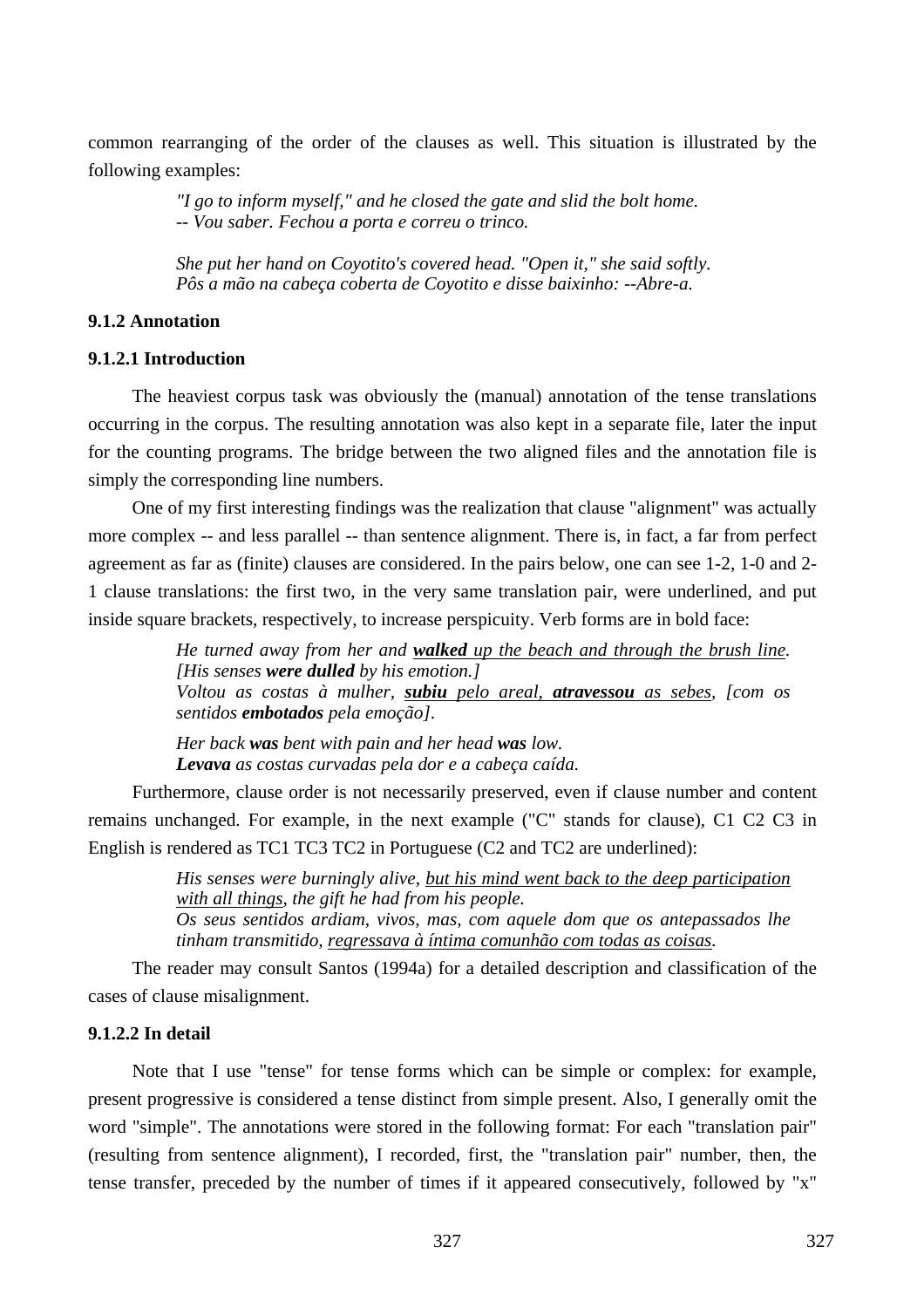(reading "times"). The tense transfer consisted in a mnemonic for the source tense, a dash, and a mnemonic for the target tense.<sup>1</sup> If the mnemonic was shared by the two languages, it was written only once (so **pres**, instead of **pres-pres**). Tense transfers in each translation pair were separated by semicolons. In case the main source verb was *be*, *ser* or *estar* (the two usual translations of *be*), that verb preceded the specification of the tense transfer (e.g. **3 x be PS- I)**.

Since I was specifically interested in the translation of tenses, my annotation only concerned every source tensed clause whose translation gave rise to another clause, tensed or not, in the source text order. So, for example, the last translation pair mentioned was annotated thus:

### **4.273 be PS - I; PS - I; PS - MQP;**

Untensed source clauses were not taken into acount in the annotation, as can be seen in:

*Há sempre quem suponha, na sua paixão, que destruir Roma, a devassa Roma, a pecadora Roma, é dar testemunho dos desígnios de Deus. There are always those who, in their zeal, believe that by destroying Rome, that debauched Rome, that sinful Rome, they are carrying out the designs of God.* 

### **10.208 pres; PC - pres;**

Neither were those tensed clauses which had no clausal equivalent in the target language considered, as shown in:

> *Não era uma tentação que repelia assim; mas era, como bem sabia, um esforço para que o céu se contentasse com as relações espirituais de uma oração. It was not a temptation that she repelled in this way; but it was, as she well knew, an effort to satisfy the heavens with the spiritual offering of a prayer.*

### **11.20 ser I - PS; I - PS; ser I - PS; I - PS;**

Tensed clause creation in the target language was not annotated, either, as is shown in:

*-- Que foi que ele revelou antes de desfalecer? "What did he reveal before he lost consciousness?"* 

### **10.110 P-PS;**

 $\overline{a}$ 

In cases of a sequence of several verbs in the same tense that get translated into another sequence of another same tense, I only counted the effective number of pairings (i.e., the smallest of the two sequence sizes), and this is why the above pair, featuring two tensed clauses in each language, only gets annotated with one translation.

Finally, it should be noted that aspectualizers were not counted as different "tenses" in the source language, but they were regarded of interest if they were involved only in the translation. I.e., if *He began to do* were translated by *Ele começou a fazer*, only the translation "simple past to Perfeito" (**PS - P**) would be annotated, but if *He ran* were rendered in Portuguese by *Ele começou a correr*, then the translation "past simple to começar a Perfeito" (**PS - começar P**) would be stored. One real example:

*Foi uma surpresa esquisita que a percorreu trémula da cabeça aos pés.* 

<sup>1</sup> The mnemonics I display in this section are explained here: **PS** stands for simple past; **I** for Imperfeito; **MQP** for Mais que perfeito; **PC** for Presente do conjuntivo; **P** for Perfeito; **pres** for both simple present and Presente.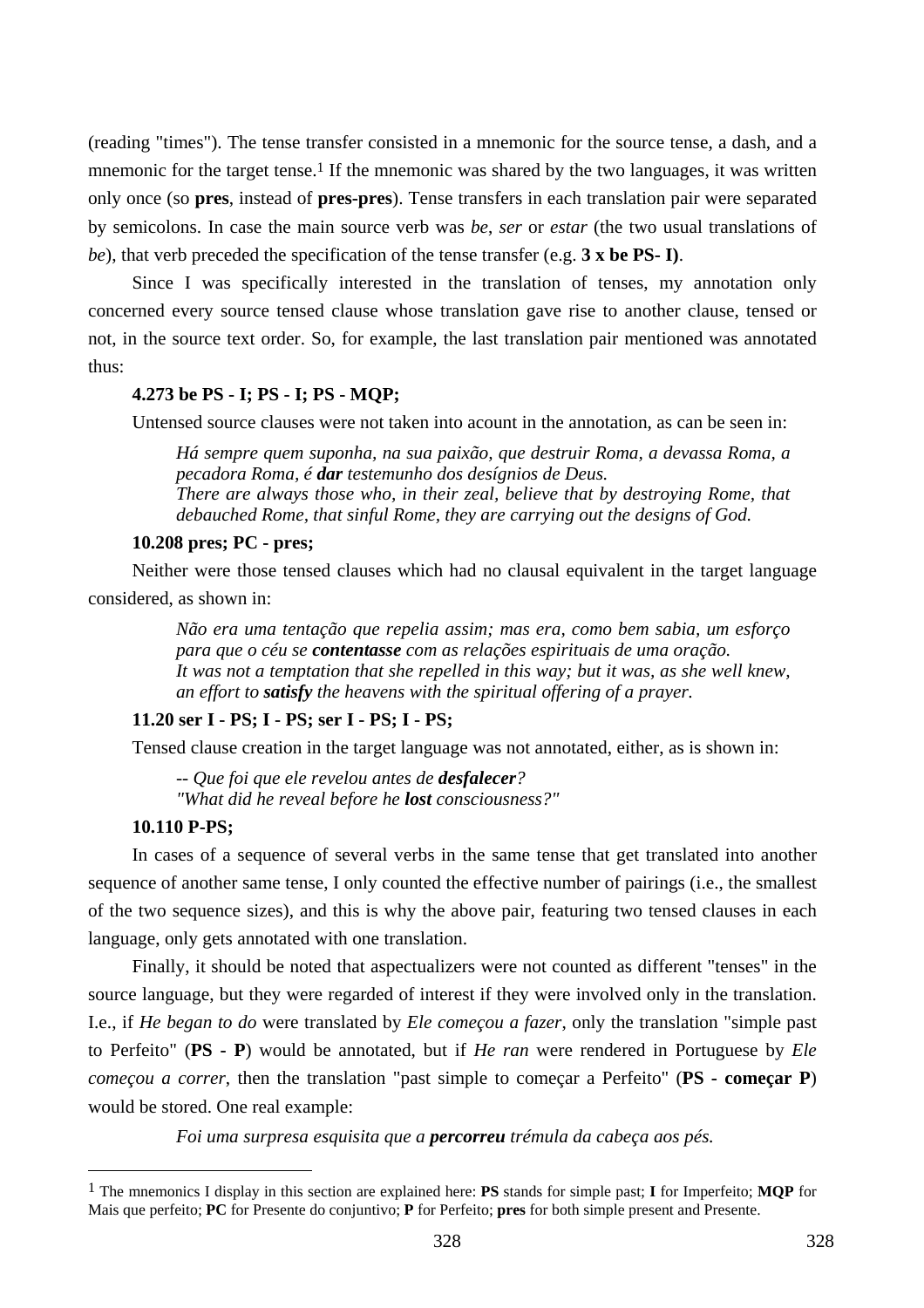*A strange amazement went quavering through her from head to toe.* 

### **11.58 P - went ger;**

On the other hand, no similar annotation was performed if aspectualizers were absorbed by the target language, i.e., source aspectualizers were not in general given special annotation.

# **9.1.3 Counting**

The counting programs simply processed the files created in the previous step and returned either the number of instances of a pre-defined combination or all possible combinations found.

Since the files where the annotation was stored were written in a simple fixed format, the programs, written in AWK, were not more than a combination of pattern matching and incrementation of counters.

Their output corresponded more or less directly to the numbers that will be presented in tabular form in the next section.

In addition, a list of translation pairs' numbers was computed for each particular phenomenon, in case I wanted to look at the actual cases. Even though this could be transformed easily into a very simple translation browser indexed by tense translations, I never actually implemented it. When I did look into every translation case of a particular phenomenon, for example, I was more often than not interested in a more specific phenomenon than that corresponding to one particular tense translation, involving specific lexical items or the like. So, I used the list of translation pairs only occasionally, while often employing GREP's of the text files, following the general approach of using already existing tools (mainly UNIX tools) as much as possible.

#### **9.2 Quantitative description of the corpus**

The counting programs were first made to count instances of translations, i.e., given a particular source tense, how did its translations distribute with respect to the target tenses. (The word "tense" taken in the broad sense described above.) This was actually what I had in mind when annotating the corpus, and the result is displayed in Sections 9.2.1 and 9.2.2.

Later, I made the counting programs count the "inverse" function, i.e., given a particular target language tense, what was the distribution of its origins. The result is displayed in Sections 9.2.3 and 9.2.4, where also some shortcomings of the annotation process are discussed.

#### **9.2.1 The translation of English tenses into Portuguese**

Tables 9.3 to 9.7 show the most common translations of each of the major tense forms. Less frequent forms and their translations were not thought worth while including here, even though they will often be discussed in the following chapters.

Table 9.3 lists the translations of 2,305 English simple past occurrences, 332 of which involve the verb *be* (which, as pointed out above, was the sole non-tense factor taken into account in the annotation procedure, namely, the occurrence of *be* as source main verb, or,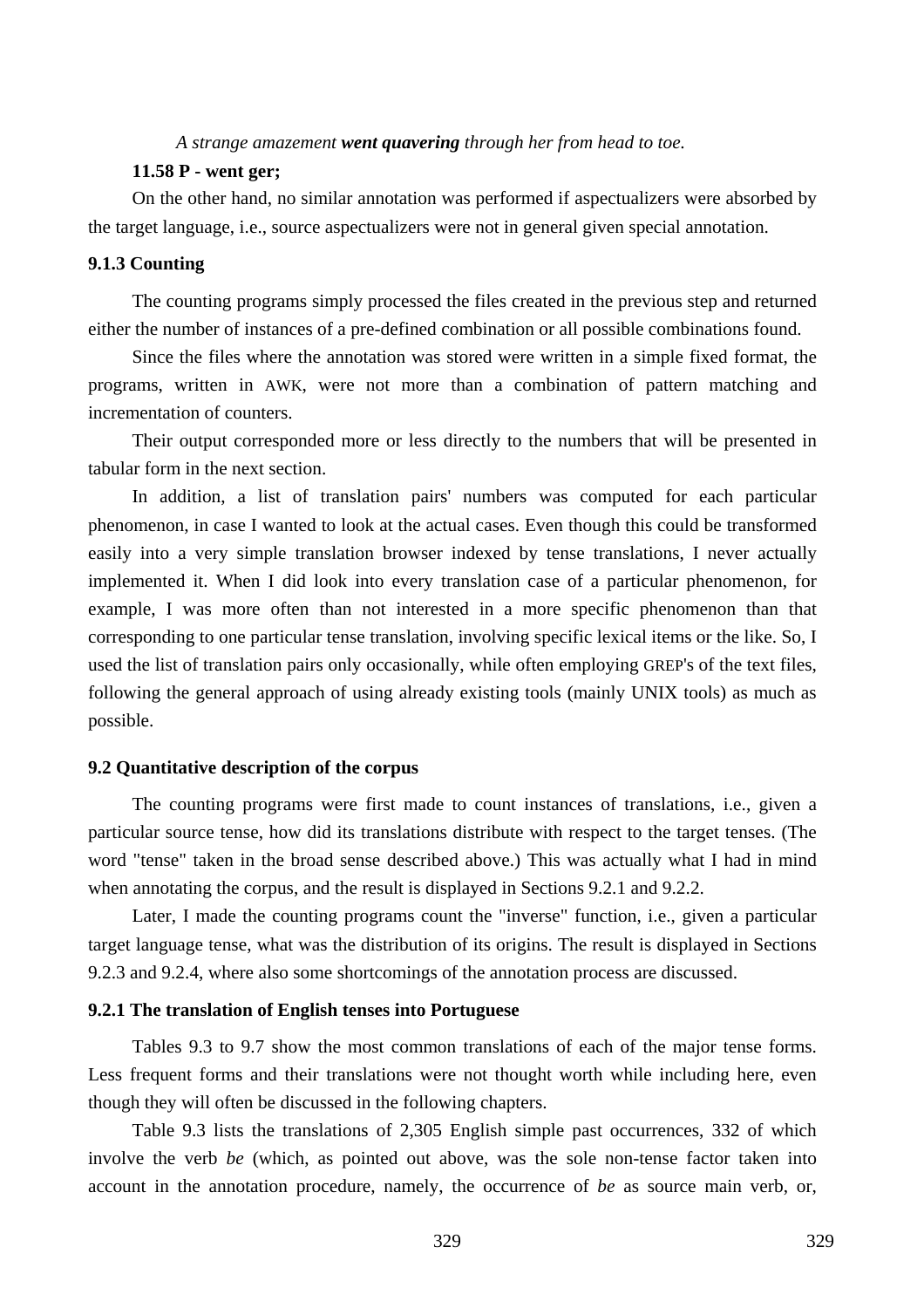conversely, of *ser*, *estar* or *haver* as source main verbs).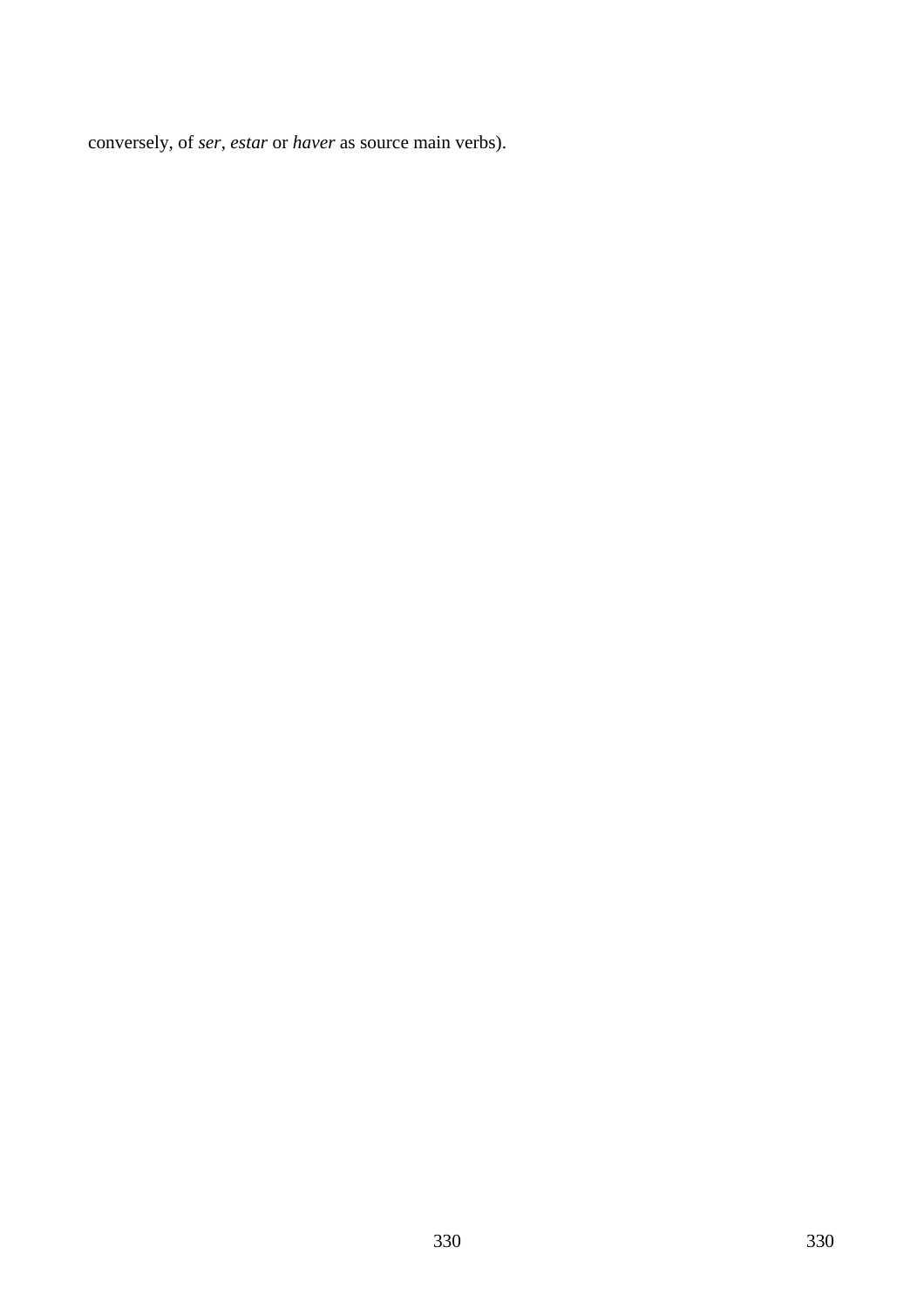|                                | EP1            | EP <sub>2</sub> | EP3            | EP4            | EP <sub>5</sub> | EP <sub>6</sub> | Total          |
|--------------------------------|----------------|-----------------|----------------|----------------|-----------------|-----------------|----------------|
| <b>SIMPLE PAST</b>             | 323            | 185             | 499            | 412            | 242             | 644             | 2305           |
| Imperfeito                     | 125            | 85              | 175            | 179            | 89              | 260             | 913            |
| Perfeito                       | 161            | 75              | 266            | 192            | 123             | 318             | 1135           |
| Infinitivo                     | 5              | $\overline{4}$  | 10             | 9              | 9               | 20              | 57             |
| Gerúndio                       | 5              | $\overline{2}$  | 10             | 3              | 6               | 9               | 35             |
| Imperfeito conjun.             | 3              |                 | 3              | 10             |                 | 10              | 26             |
| Mais que perfeito              | 6              | 5               | 11             | 10             | 4               | 3               | 39             |
| Condicional                    | $\mathbf{1}$   |                 | $\overline{4}$ | $\overline{2}$ | $\overline{4}$  | 3               | 14             |
| Presente                       |                | 5               | 5              |                |                 | $\overline{4}$  | 14             |
| Presente conjuntivo            |                | $\mathbf{1}$    |                |                | 1               | 3               | 5              |
| Part. pass.                    | $\overline{4}$ | 3               | 3              | 5              |                 | 3               | 18             |
| $ir + Gerúndio$                | $\overline{2}$ | $\overline{2}$  | $\overline{4}$ | $\mathbf{1}$   | $\overline{2}$  | $\mathbf{1}$    | 12             |
| $ficou + Part. p. /adj$        |                |                 | $\mathbf{1}$   | $\mathbf{1}$   |                 | $\overline{2}$  | $\overline{4}$ |
| <i>ficou a</i> + Infinitivo    |                |                 | $\overline{2}$ |                |                 | $\overline{2}$  | $\overline{4}$ |
| $p\hat{o}s$ -se a + Infinitivo | $\overline{2}$ | $\overline{2}$  |                | $\mathbf{1}$   |                 | 5               | 10             |
| <i>estar</i> + Part. pass.     | $\overline{2}$ |                 | 1              | 1              | 1               | 1               | 6              |

Table 9.3

Table 9.4 contains the translations of the 58 past progressive occurrences, Table 9.5 concerns the 50 present perfects and Table 9.6 contains the simple present data, corresponding to 260 occurrences.

|                      | EP1 | EP <sub>2</sub> | EP3            | EP4 | EP <sub>5</sub> | EP <sub>6</sub> | Total |
|----------------------|-----|-----------------|----------------|-----|-----------------|-----------------|-------|
| <b>PAST PROG</b>     | 8   | 5               | 19             | 4   | 8               | 14              | 58    |
| Imperfeito           | 3   | $\overline{4}$  | 12             |     | 5               | 8               | 32    |
| Imperfeito prog.     |     |                 | 2              | 3   | $\overline{2}$  | 4               | 13    |
| Gerúndio             |     |                 | $\overline{2}$ |     |                 | 1               | 3     |
| Mais que perfeito    | 2   |                 |                |     |                 |                 | 3     |
| adjectivo            |     |                 |                |     |                 |                 |       |
| Presente             |     |                 |                | 1   |                 |                 |       |
| $ir + Gerúndio$      | 2   |                 |                |     |                 |                 | 3     |
| $estar + Part.pass.$ |     |                 | 1              |     |                 |                 |       |
| Infinitivo           |     |                 |                |     |                 |                 |       |

Table 9.4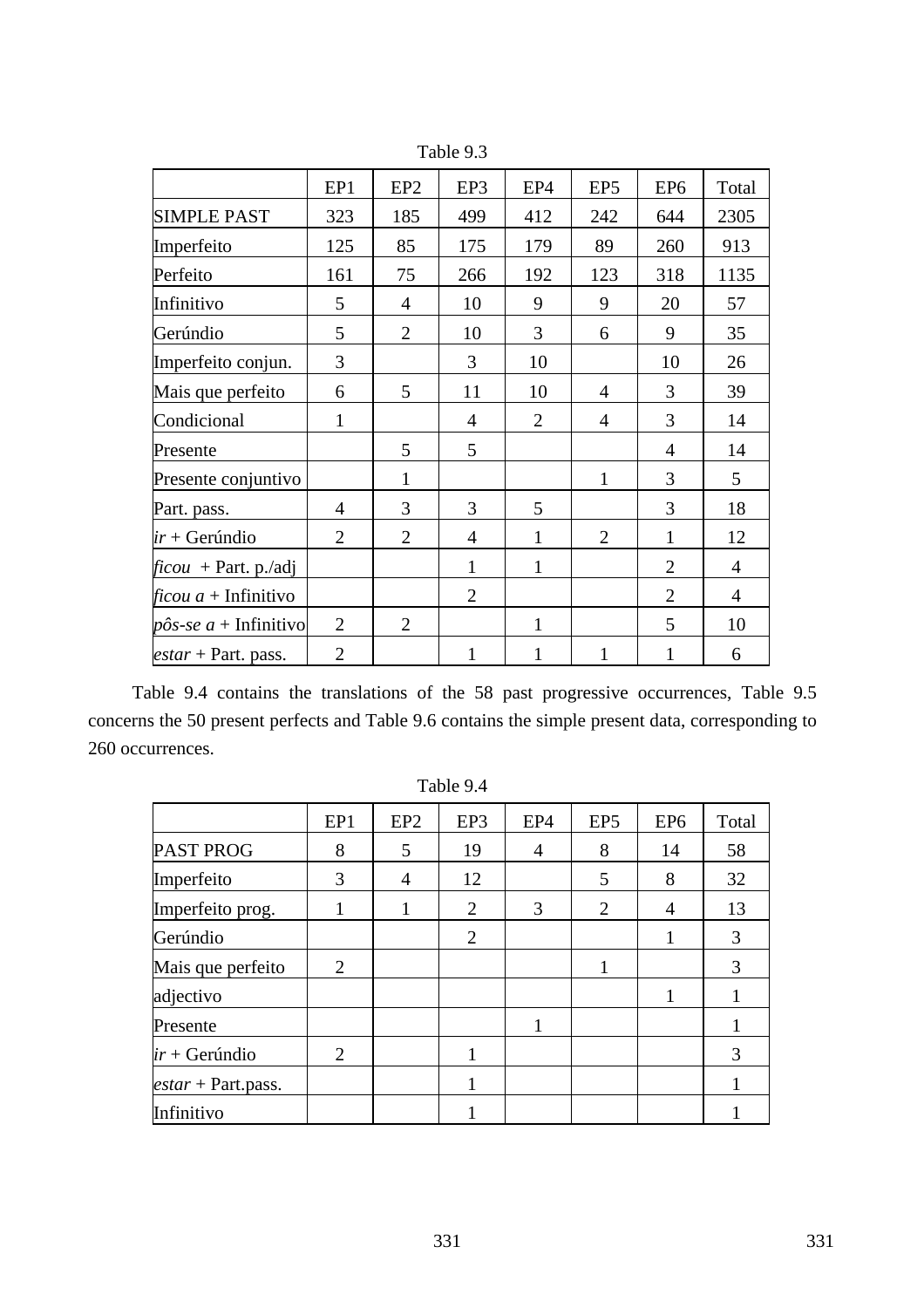|                        | EP1            | EP <sub>2</sub> | EP3 | EP4 | EP <sub>5</sub> | EP <sub>6</sub> | Total |
|------------------------|----------------|-----------------|-----|-----|-----------------|-----------------|-------|
| <b>PRESENT PERFECT</b> | 3              | 0               | 18  | 14  | 10              | 3               | 48    |
| Perfeito               | $\overline{2}$ |                 | 13  | 13  | 7               |                 | 26    |
| <b>PPC</b>             |                |                 |     |     |                 |                 |       |
| Presente               |                |                 | 3   |     |                 |                 | 4     |
| passiva                |                |                 |     |     |                 |                 |       |
| Mais que perfeito      |                |                 |     |     |                 |                 |       |
| Futuro conjuntivo      |                |                 |     |     |                 |                 | 2     |
| Presente conjuntivo    |                |                 |     |     |                 |                 | 2     |
| Infinitivo             |                |                 |     |     |                 |                 |       |

Table 9.5

# Table 9.6

|                       | EP1 | EP <sub>2</sub> | EP3 | EP4 | EP <sub>5</sub> | EP <sub>6</sub> | Total          |
|-----------------------|-----|-----------------|-----|-----|-----------------|-----------------|----------------|
| <b>PRESENT</b>        | 18  | 8               | 59  | 98  | 33              | 44              | 260            |
| Presente              | 15  | 6               | 49  | 88  | 29              | 30              | 217            |
| Futuro do conjuntivo  |     |                 |     |     |                 | 8               | 8              |
| Imperfeito            |     | $\overline{2}$  | 3   |     |                 | 4               | 10             |
| Perfeito              |     |                 | 1   |     | 1               |                 | 3              |
| Futuro                |     |                 |     | 3   |                 |                 | 5              |
| Presente conjuntivo   |     |                 |     | 5   |                 |                 | 7              |
| Imperfeito conjuntivo |     |                 |     |     |                 |                 |                |
| Infinitivo            |     |                 | 1   |     |                 |                 | $\overline{2}$ |
| Condicional           |     |                 |     |     |                 |                 | 1              |
| $ficou + adj$         |     |                 |     |     |                 |                 |                |

Finally, Table 9.7 displays the case of the translations of the English pluperfect, adding up to 142 cases.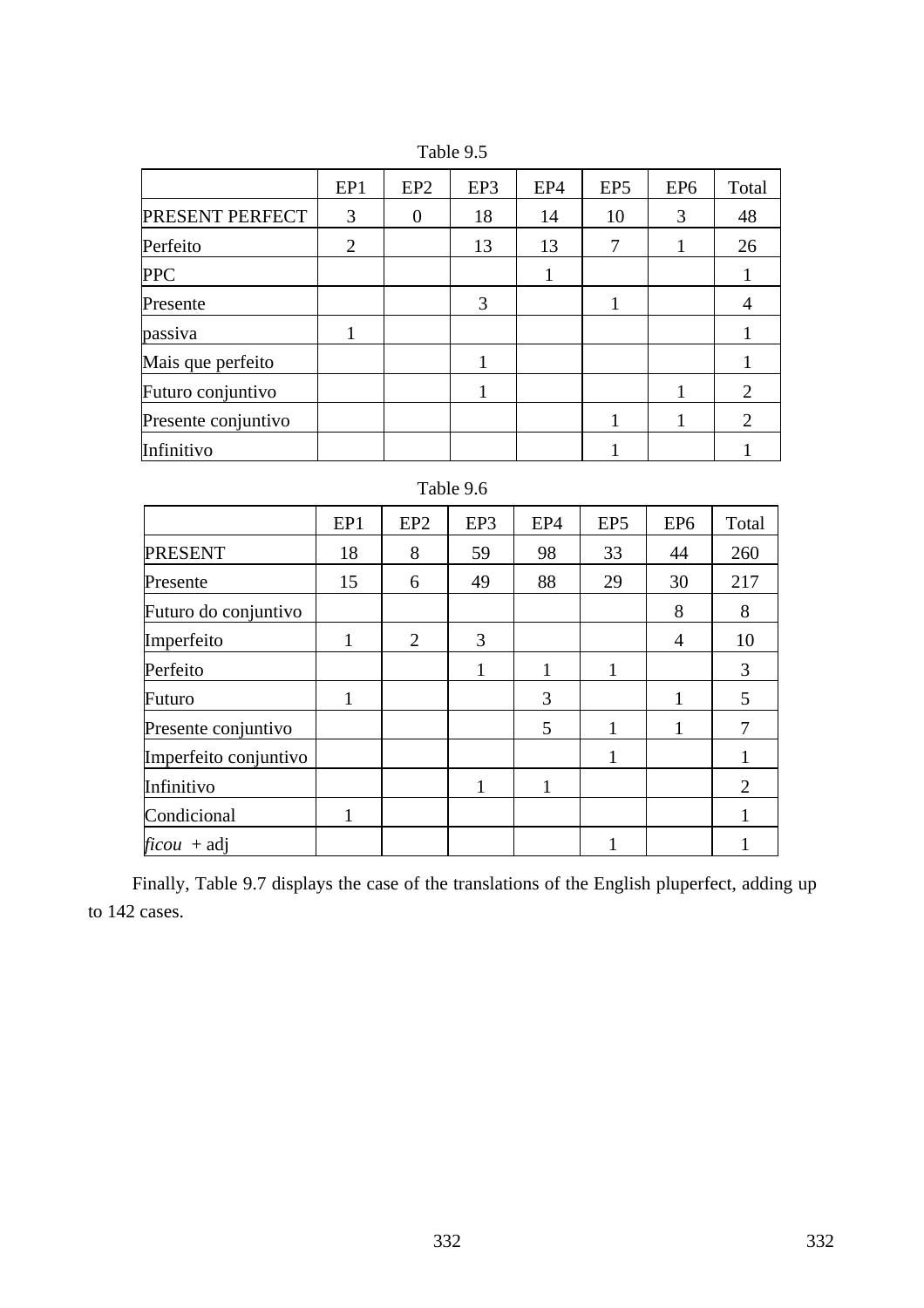|                   | EP1            | EP <sub>2</sub> | EP3 | EP4 | EP <sub>5</sub> | EP <sub>6</sub> | Total          |
|-------------------|----------------|-----------------|-----|-----|-----------------|-----------------|----------------|
| <b>PLUPERFECT</b> | 22             | 18              | 32  | 25  | 8               | 37              | 142            |
| Mais que perfeito | 17             | 17              | 19  | 13  | 3               | 28              | 97             |
| Imperfeito        | $\overline{2}$ |                 | 5   | 7   | $\overline{2}$  |                 | 17             |
| Perfeito          |                |                 | 3   | 3   |                 | 6               | 13             |
| Imperfeito conj.  | $\overline{2}$ |                 | 2   |     |                 |                 |                |
| Infinitivo        |                |                 | 3   |     |                 |                 | 4              |
| Condicional       |                |                 |     |     | $\overline{2}$  |                 | $\overline{2}$ |
| Presente          |                |                 |     |     |                 |                 |                |

Table 9.7

# **9.2.2 The translation of Portuguese tenses into English**

Conversely, the following numbers were obtained concerning Portuguese as source language: Table 9.8 presents the translation of 1,102 Imperfeitos, Table 9.9 describes 769 Perfeitos, Table 9.10 concerns the 433 cases of Presente, Table 9.11 the 3 of Pretérito Perfeito Composto (PPC), and Table 9.12 the 353 cases of Mais que perfeito.

|                   | <b>PE10</b>    | <b>PE11</b> | <b>PE12</b>    | PE3            | PE <sub>6</sub> | PE8            | PE <sub>9</sub> | Total |
|-------------------|----------------|-------------|----------------|----------------|-----------------|----------------|-----------------|-------|
| <b>IMPERFEITO</b> | 127            | 109         | 214            | 155            | 198             | 99             | 200             | 1102  |
| simple past       | 101            | 91          | 147            | 120            | 136             | 64             | 156             | 623   |
| past progressive  | 11             | 5           | 14             | 8              | 17              | 17             | 10              | 82    |
| gerund            | 5              | 3           | 2              | 2              | 5               | 3              | 6               | 26    |
| could             | 3              | 2           | 8              | $\overline{4}$ | $\overline{4}$  | 4              | 7               | 32    |
| conditional       | 1              | 1           | 22             | 8              | 15              | 1              | 4               | 53    |
| used to           | $\overline{2}$ |             | 9              | 1              |                 | $\overline{2}$ |                 | 13    |
| passive           | 1              |             | $\overline{2}$ | 1              | 5               | 4              | 4               | 16    |
| pluperfect        |                |             | 3              | 1              | 5               | 3              | $\overline{4}$  | 16    |
| infinitive        |                |             |                | $\overline{2}$ |                 |                |                 | 3     |

Table 9.8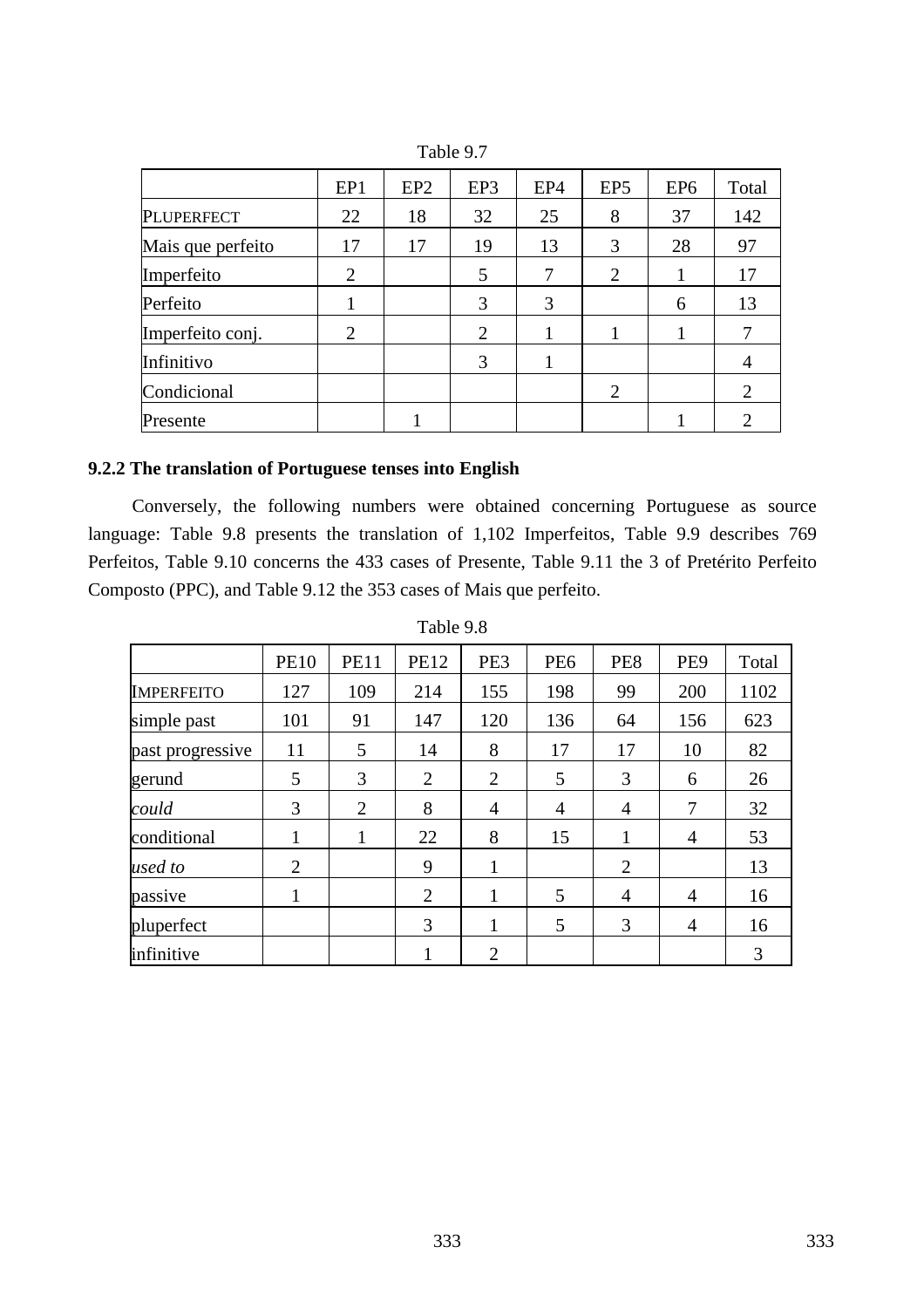|                 | <b>PE10</b>    | <b>PE11</b> | <b>PE12</b>    | PE3            | PE <sub>6</sub> | PE8            | PE <sub>9</sub> | Total          |
|-----------------|----------------|-------------|----------------|----------------|-----------------|----------------|-----------------|----------------|
| <b>PERFEITO</b> | 229            | 37          | 132            | 109            | 110             | 79             | 74              | 770            |
| simple past     | 201            | 35          | 115            | 100            | 100             | 70             | 69              | 690            |
| present perfect | 13             |             | 8              | 3              | 5               | 2              | $\overline{2}$  | 33             |
| present         | $\overline{4}$ |             |                |                |                 | 1              |                 | 6              |
| passive         | $\overline{2}$ |             | $\overline{2}$ | $\overline{2}$ | 1               | $\overline{2}$ |                 | 10             |
| gerund          | 2              |             |                |                |                 |                |                 | 3              |
| could           |                |             |                | 1              | 3               |                | $\overline{2}$  | 6              |
| pluperfect      |                |             | $\overline{2}$ | 1              | 3               | 3              |                 | 9              |
| conditional     | $\overline{2}$ |             |                |                |                 |                |                 | $\overline{2}$ |

Table 9.9

# Table 9.10

|                 | <b>PE10</b>    | <b>PE11</b> | <b>PE12</b>    | PE3 | PE <sub>6</sub> | PE8 | PE <sub>9</sub> | Total |
|-----------------|----------------|-------------|----------------|-----|-----------------|-----|-----------------|-------|
| <b>PRESENTE</b> | 167            |             | 99             | 60  | 65              | 29  | 12              | 433   |
| present         | 141            |             | 76             | 49  | 50              | 23  | 8               | 348   |
| present passive | 4              |             | 5              | 2   | $\overline{2}$  | 1   | 2               | 16    |
| future          |                |             | $\overline{2}$ | 6   | 1               | 1   |                 | 11    |
| gerund          | 5              |             |                | 2   | $\overline{2}$  |     |                 | 10    |
| present perfect | 3              |             | 3              |     |                 |     |                 | 6     |
| present progr.  | 3              |             | 1              |     | $\overline{2}$  |     |                 | 6     |
| conditional     | 3              |             |                |     |                 |     |                 | 5     |
| must            | $\overline{2}$ |             | $\overline{2}$ |     |                 |     |                 | 5     |
| future progr.   | $\overline{2}$ |             |                |     |                 |     |                 | 2     |

Table 9.11

|                       | <b>PE10</b> | <b>PE11</b> | <b>PE12</b> | PE3 | PE <sub>6</sub> | PE8 | PE <sub>9</sub> | Total |
|-----------------------|-------------|-------------|-------------|-----|-----------------|-----|-----------------|-------|
| <b>PPC</b>            |             |             |             |     |                 |     |                 |       |
| present perfect prog. |             |             |             |     |                 |     |                 |       |
| present perfect       |             |             |             |     |                 |     |                 |       |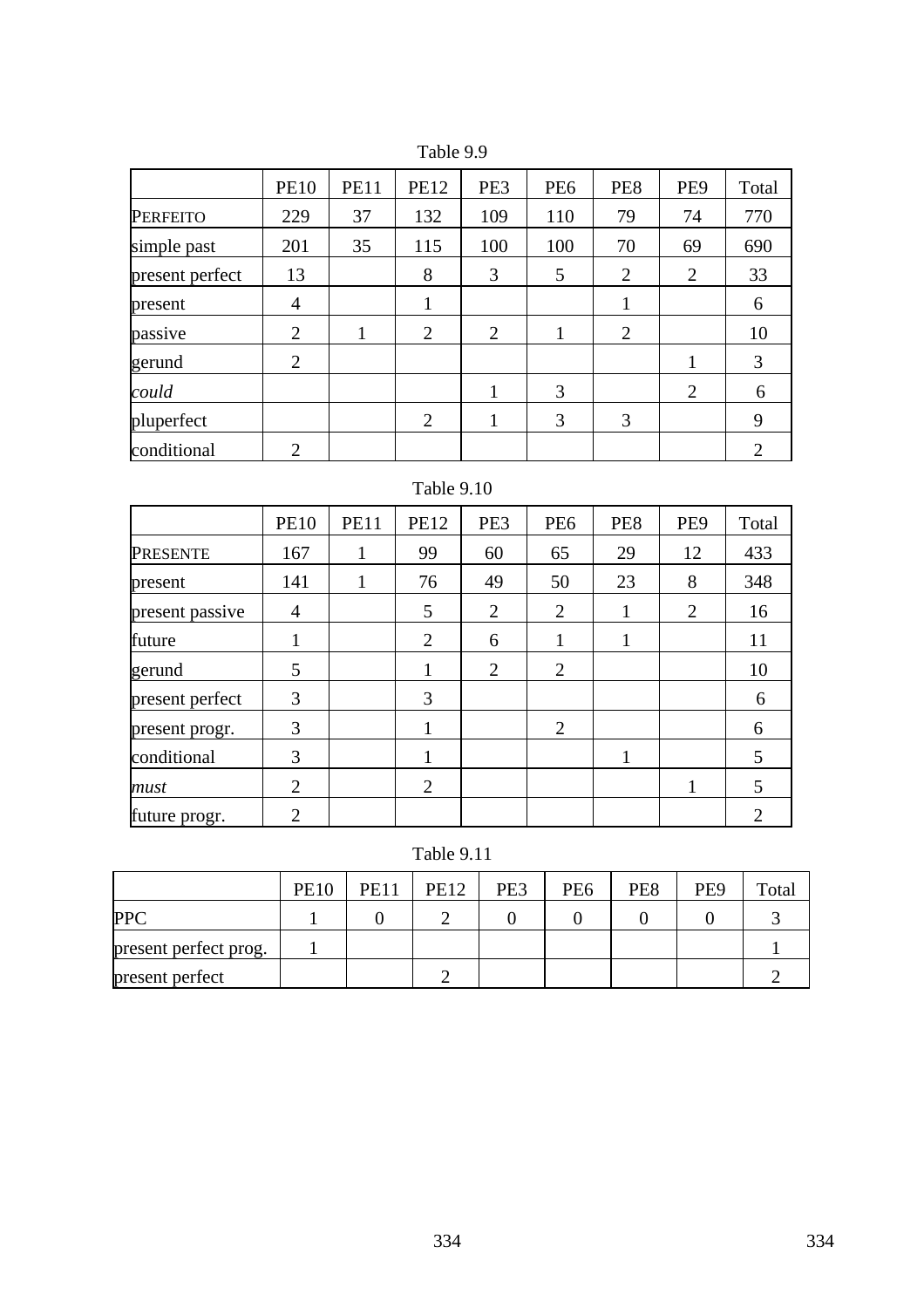|                          | <b>PE10</b>    | <b>PE11</b> | <b>PE12</b>    | PE3            | PE <sub>6</sub> | PE8 | PE <sub>9</sub> | Total |
|--------------------------|----------------|-------------|----------------|----------------|-----------------|-----|-----------------|-------|
| <b>MAIS QUE PERFEITO</b> | 25             | 24          | 48             | 57             | 102             | 7   | 90              | 353   |
| pluperfect               | 19             | 23          | 43             | 51             | 93              | 7   | 61              | 297   |
| simple past              | 3              | 1           | $\overline{4}$ | $\overline{4}$ | 5               |     | 24              | 41    |
| passive                  | $\overline{2}$ |             |                | $\overline{2}$ |                 |     | $\overline{2}$  |       |
| pluperfect prog.         |                |             |                |                |                 |     |                 | 2     |
| present perfect          |                |             |                |                |                 |     |                 |       |
| used to                  |                |             | 1              |                |                 |     |                 |       |
| could                    |                |             |                |                |                 |     | 1               |       |
| gerund                   |                |             |                |                |                 |     | $\mathbf{1}$    |       |
| <b>NP</b>                |                |             |                |                | 1               |     |                 |       |
| adjective                |                |             |                |                |                 |     |                 |       |

Table 9.12

The construction of these tables, however, was not so straightforward as it may appear. A simple example may suffice to show that options must sometimes be taken, which are by no means evident. For instance, Table 9.12 does not include modals in Mais que perfeito, i.e., it corresponds to all Mais que perfeitos but those of Portuguese modal verbs. This is due to the fact that an English modal cannot be in the pluperfect, i.e., *pudera* must translate into *could have*. This latter form (which could also be a literal translation of Portuguese *podia ter*) would be more accurately described by the simple past (of *can*) followed by a perfect infinitive. Still, counting it as pluperfect or as simple past would distort the distribution.

### **9.2.3 English tenses in translated text according to Portuguese origin**

 $\overline{a}$ 

As pointed out above, the other kind of counting (actually only found of interest at a much later stage) was the original of a particular translation, i.e., the inverse function from the translation arrow. For example, given *x* instances of Imperfeito in a translated text, which particular tenses do they translate? Contrary to the previous results, which correspond (roughly2) to the total number of tense occurrences in the source text, these numbers only reflect tensed translations, given that no cases of tensed clause creation were annotated. This explains why neither non-finite tenses nor non-verbal (noun, prepositional) phrases appear in Tables 9.13 to 9.24.

Table 9.13 shows which Portuguese original tenses were translated into simple past. Tables 9.14 to 9.18 indicate which ones gave rise to past progressive, simple present, present perfect, pluperfect, and *could*, respectively.

<sup>&</sup>lt;sup>2</sup> The annotation regarding tense disappearance was not consistent. Especially in cases of clause disappearance in a sequence of same tenses in the source text, no trace of it remained in the annotation.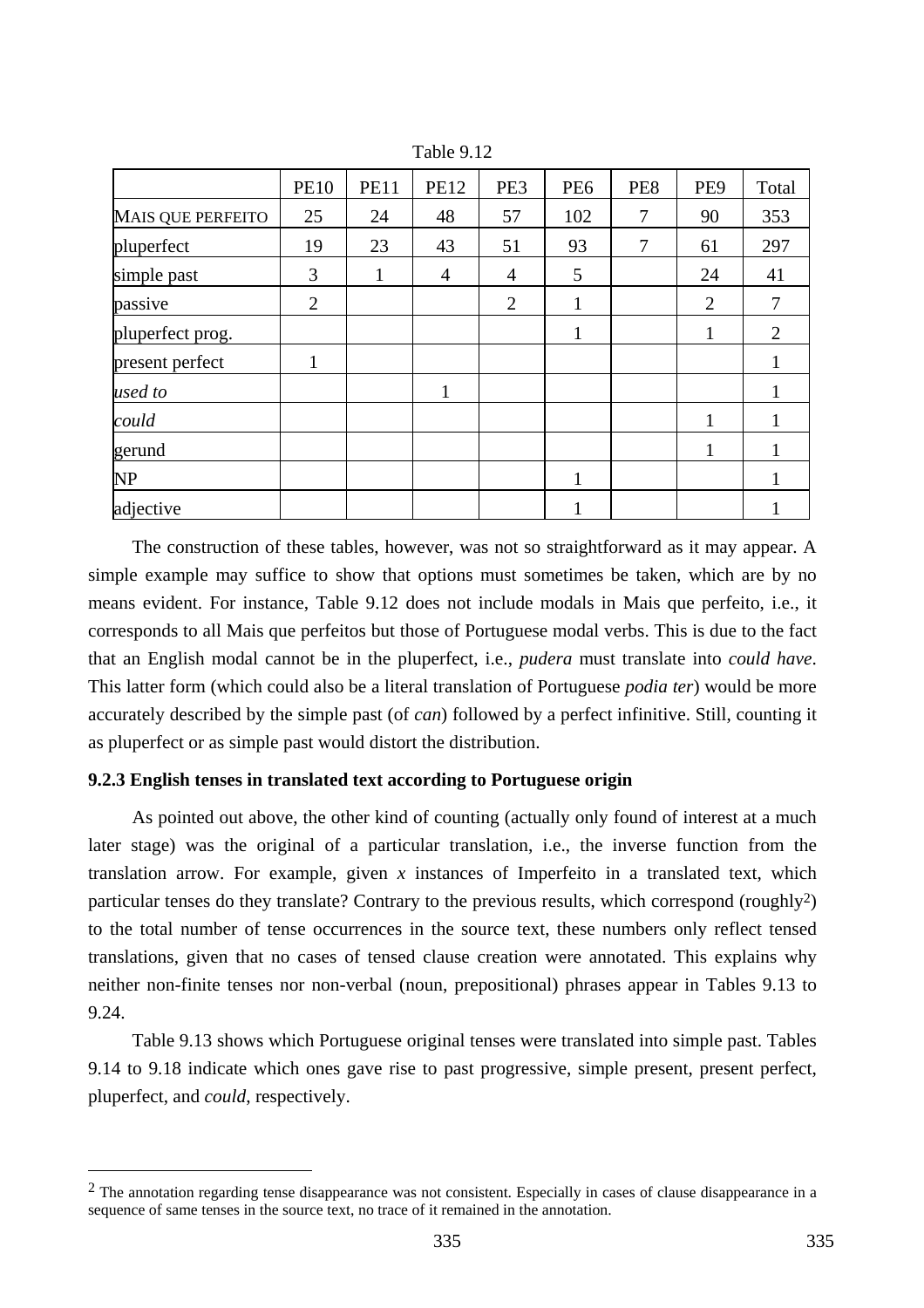|                        | <b>PE10</b>  | <b>PE11</b> | <b>PE12</b>    | PE3            | PE <sub>6</sub> | PE8 | PE <sub>9</sub> | Total                       |
|------------------------|--------------|-------------|----------------|----------------|-----------------|-----|-----------------|-----------------------------|
| <b>SIMPLE PAST</b>     | 317          | 126         | 281            | 234            | 256             | 137 | 284             | 1635                        |
| Perfeito               | 205          | 33          | 118            | 104            | 108             | 70  | 92              | 730                         |
| Imperfeito             | 102          | 91          | 152            | 118            | 136             | 64  | 155             | 818                         |
| Mais que perfeito      | 3            | 1           | 3              | $\overline{4}$ | 5               |     | 24              | 40                          |
| Presente               | 1            |             | $\overline{2}$ |                | 1               |     |                 | 4                           |
| Imperf. Conj.          | 5            | 1           | 5              | $\overline{4}$ | $\overline{4}$  | 2   | 9               | 30                          |
| Condicional            |              |             |                | $\mathbf{1}$   |                 |     | 2               | 3                           |
| $ir + gerúndio Imp.$   |              |             | 1              | $\overline{2}$ |                 |     | 1               | 4                           |
| $ir + gerúndio$ Perf.  | $\mathbf{1}$ |             |                |                | 1               |     |                 | 2                           |
| $vir +$ gerúndio Imp.  |              |             |                | 1              |                 |     |                 |                             |
| $vir +$ gerúndio Perf. |              |             |                |                | 1               |     |                 | $\mathcal{D}_{\mathcal{L}}$ |
| progressiva            |              |             |                |                |                 | 1   |                 |                             |

Table 9.13

I should note that, since modals were annotated separately, they are not included under the label "simple past", but were only counted as *could*, or *must*. Still, no careful treatment of this verb class was done during the annotation, and thus semi-modals such as *be able to* or *have to* are in fact included in these numbers.

Table 9.14

|                           | <b>PE10</b> | <b>PE11</b> | <b>PE12</b> | PE3 | PE <sub>6</sub> | PE8 | PE <sub>9</sub> | Total |
|---------------------------|-------------|-------------|-------------|-----|-----------------|-----|-----------------|-------|
| PAST PROGRESSIVE          | 13          | 5           | 18          | 11  | 24              | 18  | 13              | 102   |
| Imperfeito                | 11          | 5           | 14          | 8   | 17              | 17  | 10              | 82    |
| Imp. progressivo          |             |             | 2           | 2   |                 |     | 2               |       |
| $ir + Gerúndio$           |             |             |             |     |                 |     |                 |       |
| $vir + Gerúndio$          |             |             |             |     | 2               |     |                 | 3     |
| Perfeito                  | 1           |             |             |     |                 |     |                 | 2     |
| Presente                  |             |             |             |     | 2               |     |                 | 3     |
| Mais que perfeito         |             |             |             |     |                 |     |                 | 2     |
| dever estar Imp.          |             |             |             |     |                 |     |                 |       |
| <i>estar</i> + Part.pass. |             |             |             |     |                 |     |                 |       |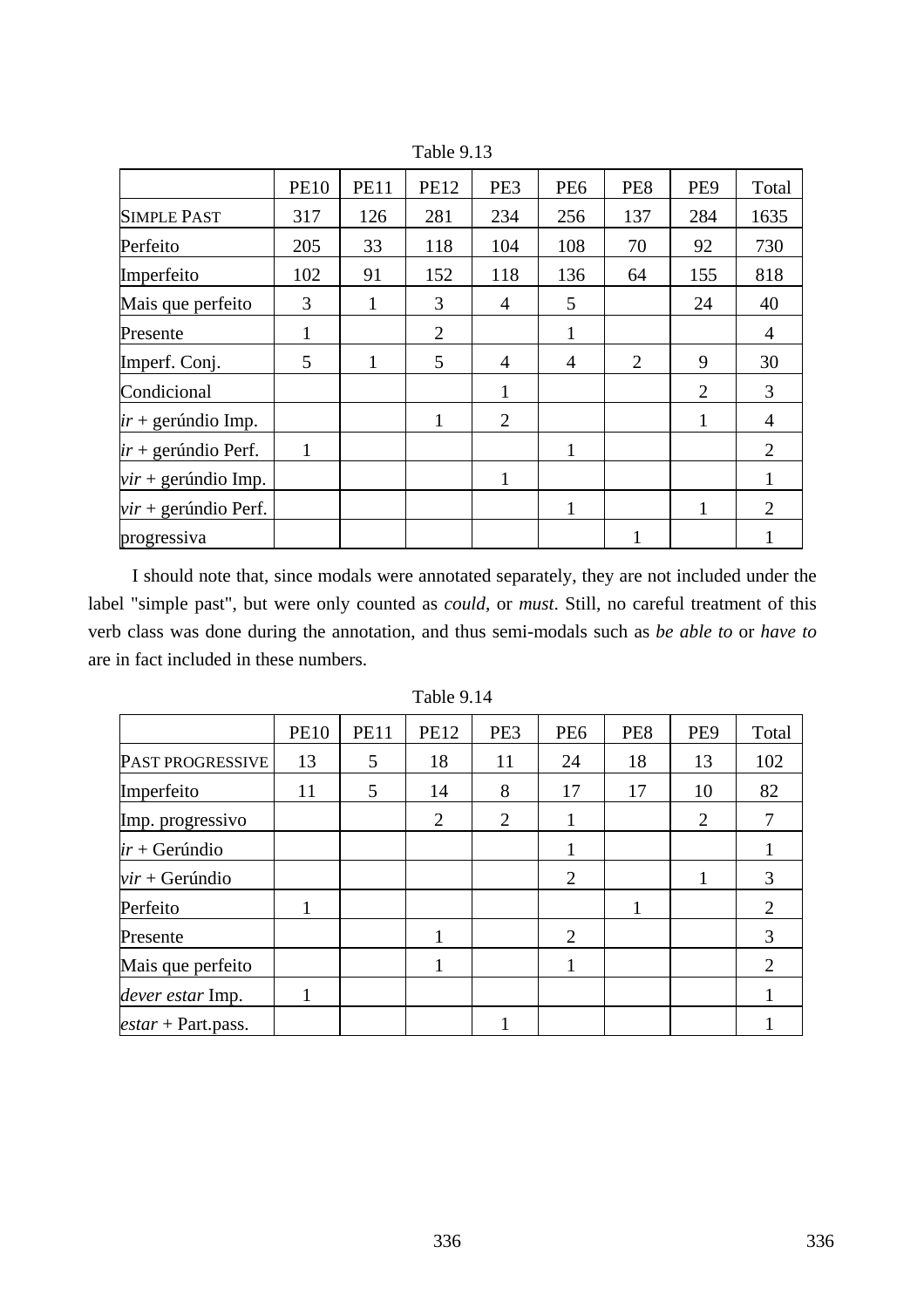|                          | <b>PE10</b>    | <b>PE11</b> | <b>PE12</b> | PE3            | PE <sub>6</sub> | PE8 | PE <sub>9</sub> | Total          |
|--------------------------|----------------|-------------|-------------|----------------|-----------------|-----|-----------------|----------------|
| <b>SIMPLE PRESENT</b>    | 152            | 1           | 135         | 53             | 59              | 27  | 12              | 439            |
| Presente                 | 141            | 1           | 125         | 50             | 56              | 23  | 8               | 404            |
| Perfeito                 | $\overline{4}$ |             |             |                |                 |     |                 | 6              |
| Presente Conj.           | 3              |             | 4           | 1              |                 |     | 1               | 11             |
| <b>Futuro Conjuntivo</b> | 3              |             | 2           |                |                 |     |                 |                |
| Imperfeito               |                |             |             |                |                 |     |                 | 3              |
| Imperfeito Conj.         | 1              |             |             | $\overline{2}$ |                 |     |                 | $\overline{4}$ |
| Futuro                   | 1              |             |             |                |                 |     | 1               | 2              |
| $poder + Inf$            |                |             |             |                |                 | 1   |                 |                |
| Presente prog.           |                |             |             |                |                 |     |                 | ∍              |

Table 9.15

| Table 9.16           |             |             |             |     |                 |                |                 |                       |  |
|----------------------|-------------|-------------|-------------|-----|-----------------|----------------|-----------------|-----------------------|--|
|                      | <b>PE10</b> | <b>PE11</b> | <b>PE12</b> | PE3 | PE <sub>6</sub> | PE8            | PE <sub>9</sub> | Total                 |  |
| PRESENT PERFECT      | 23          |             | 15          | 5   | 5               | $\overline{2}$ | 2               | 52                    |  |
| Perfeito             | 15          |             | 8           | 3   | 5               | $\overline{2}$ | 2               | 35                    |  |
| Presente             | 6           |             | 3           |     |                 |                |                 | 9                     |  |
| <b>PPC</b>           |             |             | 2           |     |                 |                |                 | 3                     |  |
| $haver + Part.pass.$ |             |             |             | 2   |                 |                |                 | $\mathcal{D}_{\cdot}$ |  |
| Imperfeito           |             |             |             |     |                 |                |                 |                       |  |
| Presente conj.       |             |             |             |     |                 |                |                 |                       |  |
| Mais que perfeito    |             |             |             |     |                 |                |                 |                       |  |

Note also that in Table 9.16 under Perfeito are included the cases of the aspectualizer *acabar de*, which may get translated into present perfect plus *just*. Also, some of the cases of Presente, as well as the only one of Imperfeito, are relative to the verb *haver* in its very specific temporal use.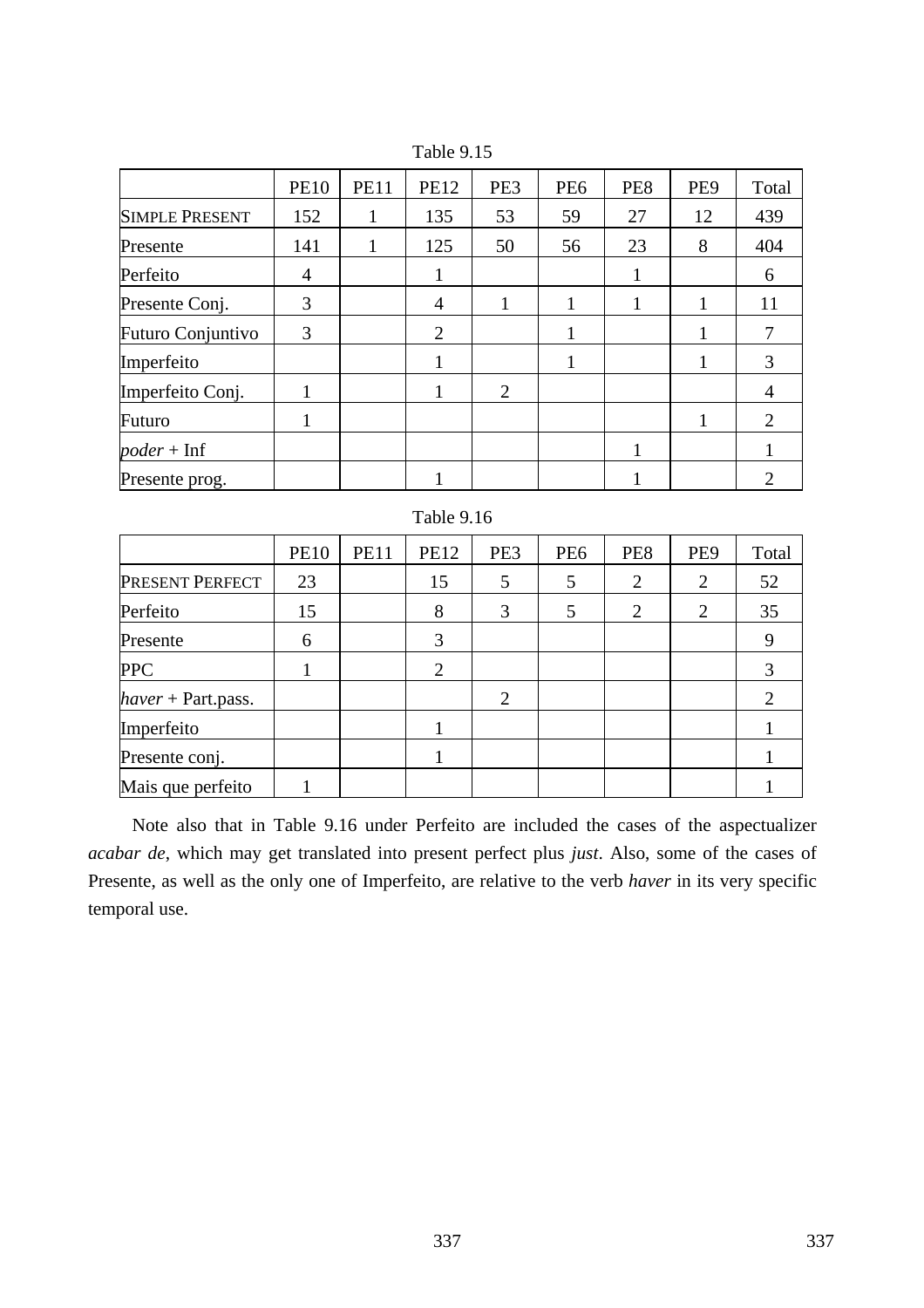|                   | <b>PE10</b>                 | <b>PE11</b> | <b>PE12</b> | PE3            | PE <sub>6</sub> | PE8 | PE <sub>9</sub> | Total |
|-------------------|-----------------------------|-------------|-------------|----------------|-----------------|-----|-----------------|-------|
| <b>PLUPERFECT</b> | 20                          | 24          | 52          | 57             | 106             | 13  | 68              | 340   |
| Mais que perfeito | 18                          | 23          | 43          | 51             | 93              | 6   | 62              | 296   |
| Imperfeito        |                             | 1           | 3           |                | 5               | 3   | $\overline{4}$  | 17    |
| Perfeito          |                             |             | 2           | 1              | 3               | 3   |                 | 9     |
| Imperfeito conj.  |                             |             | 3           |                | 2               |     | 1               |       |
| MQP conjuntivo    |                             |             | 2           | $\overline{2}$ | 1               |     |                 | 6     |
| MQP condicional   | $\mathcal{D}_{\mathcal{L}}$ |             |             |                |                 |     |                 | 2     |
| Condicional       |                             |             |             |                | J.              |     |                 |       |
| passiva (ser)     |                             |             |             |                |                 |     |                 |       |
| MQP progressivo   |                             |             |             |                |                 |     |                 |       |

Table 9.17

|            | <b>PE10</b> | <b>PE11</b> | <b>PE12</b> | PE3 | PE <sub>6</sub> | PE8 | PE <sub>9</sub> | Total |
|------------|-------------|-------------|-------------|-----|-----------------|-----|-----------------|-------|
| COULD      |             |             |             |     | 1 ຕ             |     | ∠∪              | רי    |
| Imperfeito |             |             |             |     |                 |     |                 | ر ر   |
|            |             |             |             |     |                 |     |                 |       |

Perfeito | 1 | | | | 2 | 3 | | 2 | 8 Condicional 1 1 4 2 1 1 10 *poder* 1 1 1 4 2 1 7 16 Imperfeito conj.  $\begin{vmatrix} 1 & 1 & 1 \\ 1 & 2 & 3 \end{vmatrix}$ Presente conj. 2 2 Mais que perfeito | | | | | | | | | | | | | 1 Futuro | | | | | | 1 | | 1

Table 9.18

# **9.2.4 Portuguese tenses in translated text according to English origin**

Table 9.19 discriminates the origin of translations into Imperfeito, Table 9.20 into Perfeito, and so forth. Progressiva is presented in the form of "*ir* Gerúndio + *estar a* Infinitivo". Neither table includes passives (nor *estar* + Particípio passado constructions).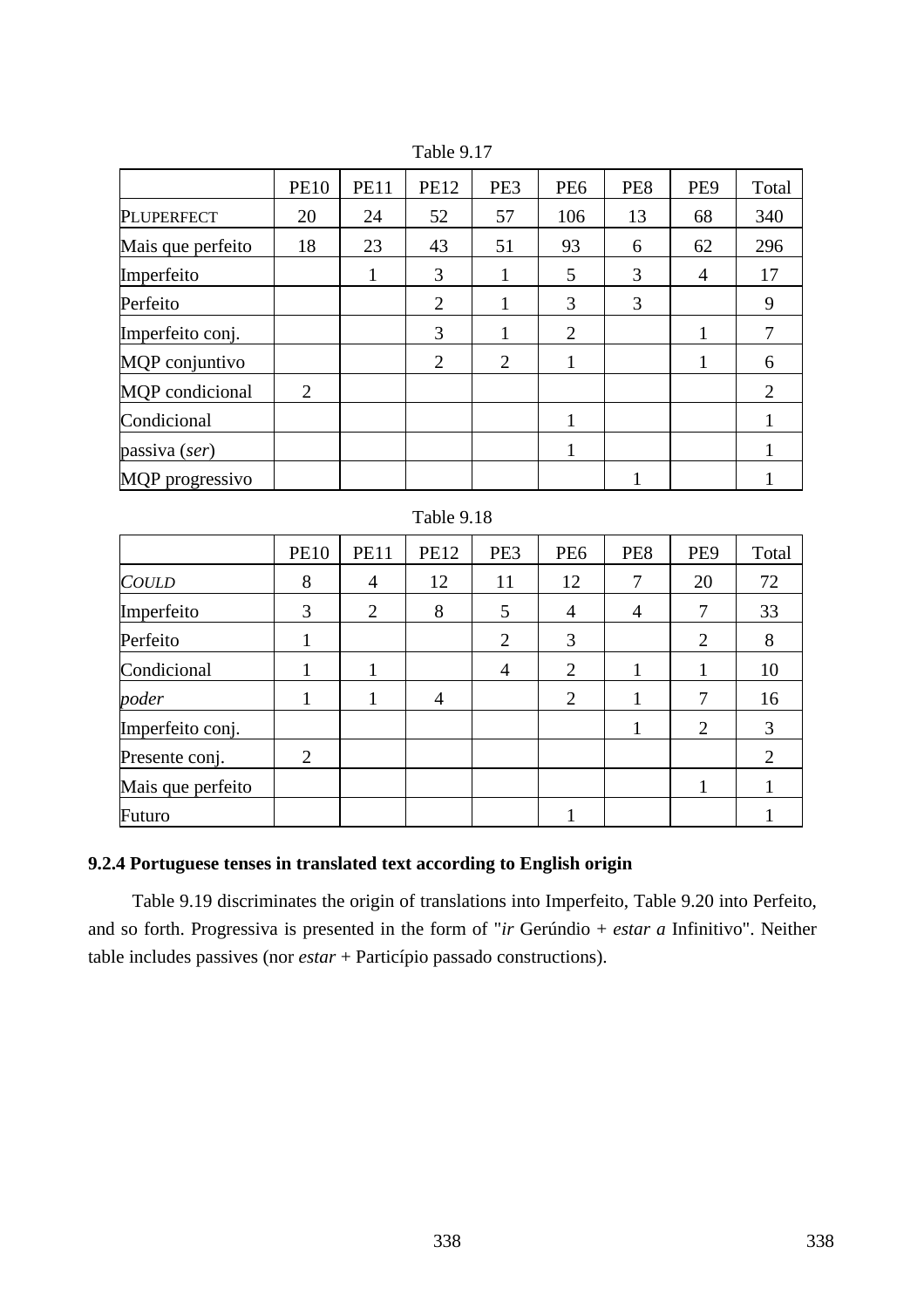|                   | EP1            | EP <sub>2</sub> | EP3            | EP4          | EP <sub>5</sub> | EP <sub>6</sub> | Total          |
|-------------------|----------------|-----------------|----------------|--------------|-----------------|-----------------|----------------|
| <b>IMPERFEITO</b> | 145            | 96              | 211            | 194          | 100             | 295             | 1041           |
| simple past       | 126            | 85              | 172            | 179          | 88              | 260             | 910            |
| progressive       | $\overline{4}$ | 4               | 12             |              | 5               | 8               | 33             |
| could             | 6              | 3               | 6              | 7            | 3               | 14              | 39             |
| pluperfect        | $\overline{2}$ |                 | 5              | 7            | $\overline{2}$  | 1               | 17             |
| conditional       | $\mathbf{1}$   |                 |                |              |                 | 5               | 6              |
| present           | $\mathbf{1}$   | $\overline{2}$  | $\overline{7}$ |              | $\mathbf{1}$    | $\overline{4}$  | 14             |
| passive           |                | $\overline{2}$  | 8              | 9            | $\mathbf{1}$    | $\overline{2}$  | 22             |
| might             |                |                 |                |              |                 | $\mathbf{1}$    | $\mathbf{1}$   |
| should, must      |                |                 | 1              | $\mathbf{1}$ |                 |                 | $\overline{2}$ |
| subjunctive       |                |                 |                | $\mathbf{1}$ |                 |                 | 1              |
| + PROGRESSIVA     | $3 + 2$        | $2 + 1$         | $1+2$          | $0 + 3$      | $1+3$           | $1+4$           | $8 + 15$       |
| progressive       | $2 + 1$        | $0+1$           | $1+2$          | $0 + 3$      | $0 + 2$         | $0 + 4$         | $3 + 13$       |
| simple past       | $1+1$          | $2+0$           |                |              | $1 + 0$         | $1+0$           | $5 + 1$        |
| can               |                |                 |                |              | $0+1$           |                 | $0+1$          |

Table 9.19

# Table 9.20

|                   | EP1   | EP <sub>2</sub>             | EP3            | EP <sub>4</sub> | EP <sub>5</sub> | EP <sub>6</sub> | Total   |
|-------------------|-------|-----------------------------|----------------|-----------------|-----------------|-----------------|---------|
| <b>PERFEITO</b>   | 173   | 79                          | 287            | 212             | 140             | 330             | 1221    |
| simple past       | 164   | 76                          | 258            | 192             | 122             | 315             | 1127    |
| present perfect   | 2     |                             | 13             | 11              | 7               | 1               | 34      |
| passive           | 3     |                             | 3              | 5               | 8               | 1               | 20      |
| could             | 3     | $\mathcal{D}_{\mathcal{L}}$ | 7              |                 | 1               | 7               | 20      |
| pluperfect        | 1     |                             | 3              | 3               |                 | 6               | 13      |
| present           |       |                             | $\overline{2}$ | 1               | 2               |                 | 5       |
| <i>might</i> perf |       |                             | 1              |                 |                 |                 | 1       |
| + PROGRESSIVA     | $1+0$ |                             | $4 + 0$        | $1+0$           | $1+0$           | $1+0$           | $8 + 0$ |
| simple past       | $1+0$ |                             | $4 + 0$        | $1+0$           | $1+0$           | $1+0$           | $8 + 0$ |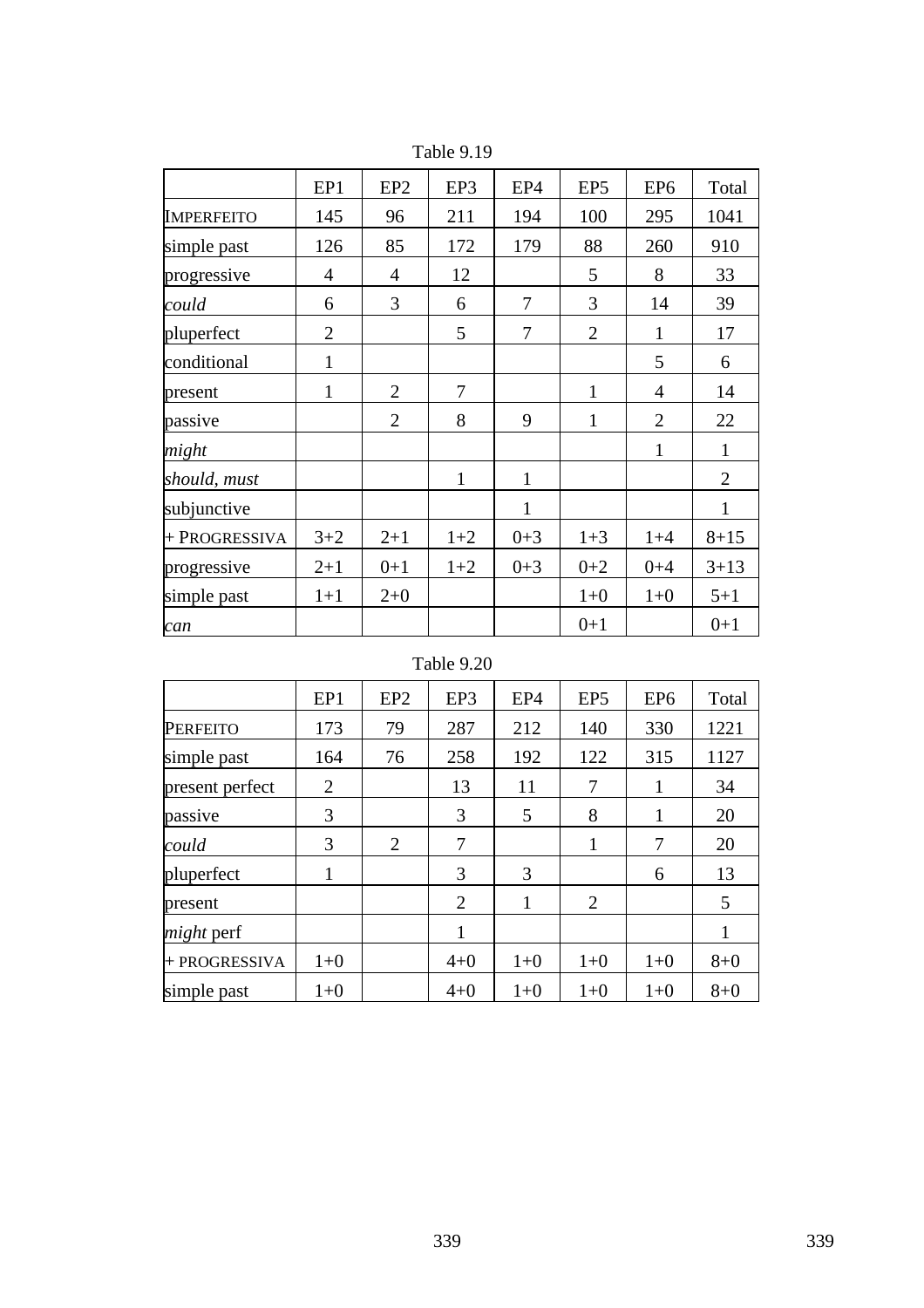|                 | EP1          | EP <sub>2</sub> | EP3            | EP4            | EP <sub>5</sub> | EP <sub>6</sub> | Total          |
|-----------------|--------------|-----------------|----------------|----------------|-----------------|-----------------|----------------|
| PRESENTE        | 15           | 13              | 73             | 100            | 33              | 44              | 278            |
| present         | 14           | 6               | 49             | 85             | 28              | 28              | 210            |
| future          | $\mathbf{1}$ |                 | 6              | 5              | 3               | 6               | 21             |
| simple past     |              | 5               | 5              | $\mathbf{1}$   |                 | $\overline{4}$  | 15             |
| pluperfect      |              | 1               |                |                |                 | 1               | $\overline{2}$ |
| present perfect |              |                 | 3              |                | $\mathbf{1}$    |                 | $\overline{4}$ |
| progressive     |              |                 | $\overline{2}$ | $\mathbf{1}$   |                 |                 | 3              |
| can             |              |                 | 3              | $\overline{2}$ | 1               | $\overline{2}$  | 8              |
| conditional     |              |                 | $\mathbf{1}$   | $\mathbf{1}$   |                 |                 | $\overline{2}$ |
| passive         |              |                 | 3              |                |                 | $\mathbf{1}$    | $\overline{4}$ |
| could           |              | $\mathbf{1}$    |                |                |                 | $\overline{2}$  | 3              |
| must            |              |                 |                | $\overline{2}$ |                 |                 | $\overline{2}$ |
| might           |              |                 |                | $\mathbf{1}$   |                 |                 | $\mathbf{1}$   |
| should          |              |                 |                | $\overline{2}$ |                 |                 | $\overline{2}$ |
| subjunctive     |              |                 | 1              |                |                 |                 | 1              |

Table 9.21

### Table 9.22

|                          | EP1            | EP <sub>2</sub> | EP3 | EP4 | EP <sub>5</sub> | EP <sub>6</sub> | Total |
|--------------------------|----------------|-----------------|-----|-----|-----------------|-----------------|-------|
| <b>MAIS QUE PERFEITO</b> | 29             | 24              | 38  | 26  | 9               | 33              | 159   |
| pluperfect               | 17             | 17              | 19  | 13  | 3               | 28              | 97    |
| simple past              | 6              | 5               | 11  | 10  |                 | 3               | 39    |
| passive                  | $\overline{4}$ | 2               | 6   | 3   |                 | 2               | 18    |
| progressive              | 2              |                 |     |     |                 |                 | 3     |
| present perfect          |                |                 |     |     |                 |                 |       |
| could                    |                |                 |     |     |                 |                 |       |

Table 9.23

|                 | EP1 | EP <sub>2</sub> | EP3 | EP4 | EP <sub>5</sub> | EP <sub>6</sub> | Total |
|-----------------|-----|-----------------|-----|-----|-----------------|-----------------|-------|
| <b>PPC</b>      |     |                 |     |     |                 |                 |       |
| present         |     |                 |     |     |                 |                 |       |
| present perfect |     |                 |     |     |                 |                 |       |

# **9.2.5 The monolingual distributions**

For completeness' sake, I display in Tables 9.24 and 9.25 the distribution of the tenses in the four groups of texts, restricted again by the constraint that the translated texts have only been counted in a subset of the cases, namely, those in which they parallel (or translate) a tensed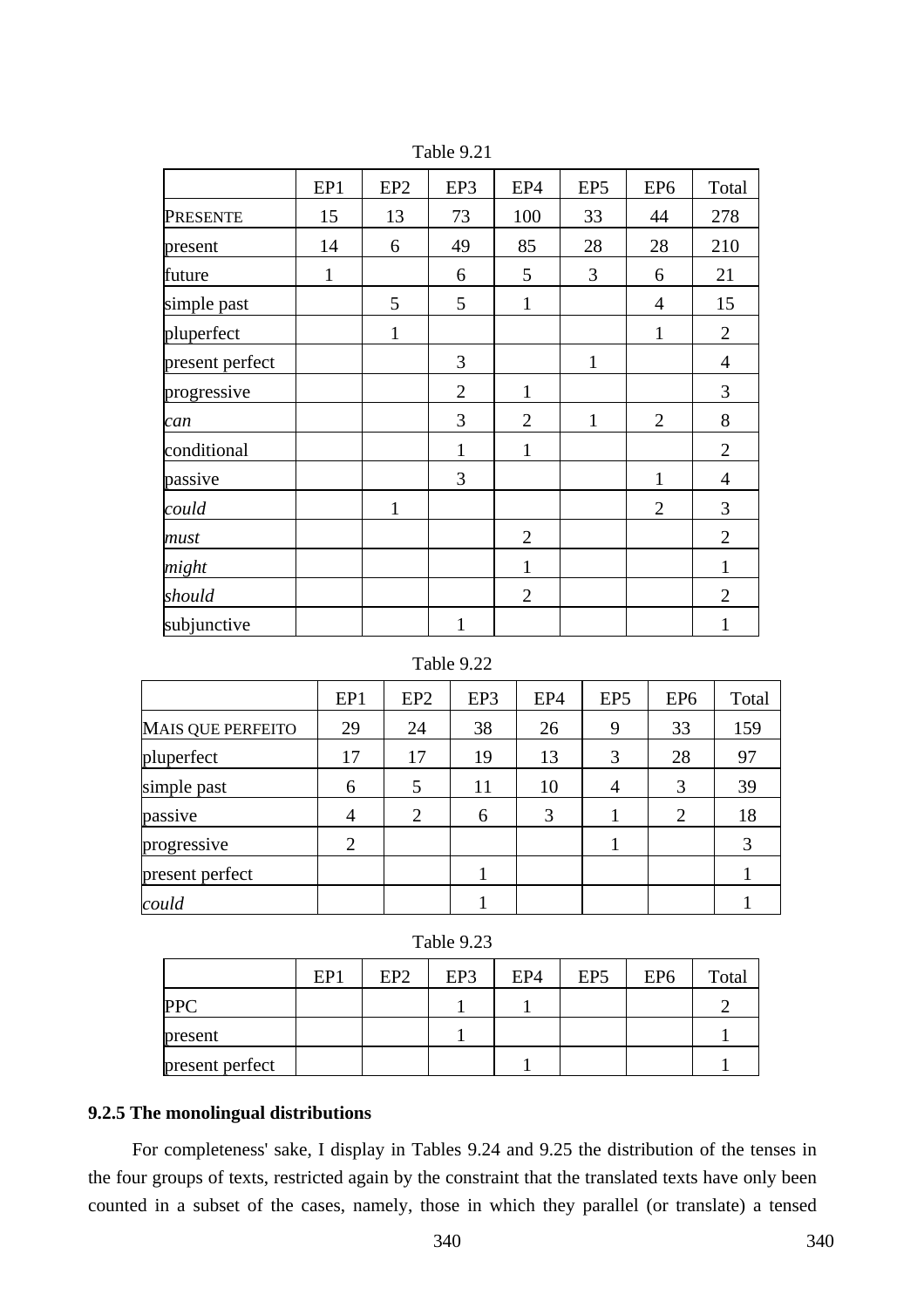clause. Less frequent forms are not included.

| Tense Name        |                         | Original Portuguese | <b>Translated from</b> |         |  |
|-------------------|-------------------------|---------------------|------------------------|---------|--|
|                   | $(3318 \text{ tenses})$ |                     |                        | English |  |
|                   | No.                     | $\%$                | No.                    | %       |  |
| Imperfeito        | 1102                    | 33%                 | 1041                   | 33%     |  |
| Perfeito          | 770                     | 23%                 | 1221                   | 39%     |  |
| Presente          | 433                     | 13%                 | 278                    | 9.9%    |  |
| Mais que perfeito | 353                     | 11%                 | 159                    | 5.1%    |  |
| <b>PPC</b>        | 3                       | 0.09%               | $\overline{c}$         | 0.06%   |  |

Table 9.24

| Table 9.25 |  |  |
|------------|--|--|
|            |  |  |

| <b>Tense Name</b> | Original English |      | <b>Translated from</b> |      |
|-------------------|------------------|------|------------------------|------|
|                   | $(3744$ tenses)  |      | Portuguese             |      |
|                   | No.              | %    | No.                    | %    |
| Simple past       | 2305             | 62%  | 1635                   | 45%  |
| Past progressive  | 58               | 1.6% | 102                    | 2.8% |
| Present           | 260              | 6.9% | 439                    | 12%  |
| Pluperfect        | 142              | 3.8% | 340                    | 9.4% |
| Present perfect   | 48               | 1.3% | 52                     | 1.4% |

The total number of translated tenses was computed by subtracting from the number of tenses in the source text all instances of translation into non-tensed clauses or phrases, amounting to 139 for English coming from Portuguese and to 190 for Portuguese coming from English.

### **9.3 Initial results**

After computing the distribution and occurrence of tense translations (displayed in Sections 9.2.1-2 above), my first study consisted in looking for possible relationships among the tense and aspect markers of the two languages. Somewhat surprisingly, this study led to a few conclusions unrelated to its main aim, to which I shall turn now.

### **9.3.1 Clause misalignment**

One result of the whole process of preparing the corpus concerned the problem of automatic alignment, and clause alignment in particular. Having performed (manually) the alignment, I concluded that the use of tense clues alone would not improve the accuracy of an automatic alignment task, given the several distinct types of misalignment that can occur. Or, to put it more clearly, the number of tensed verbs in the two languages is not a reliable indicator for sentence alignment.

This means that robust clause alignment does not seem to be feasible using tense indicators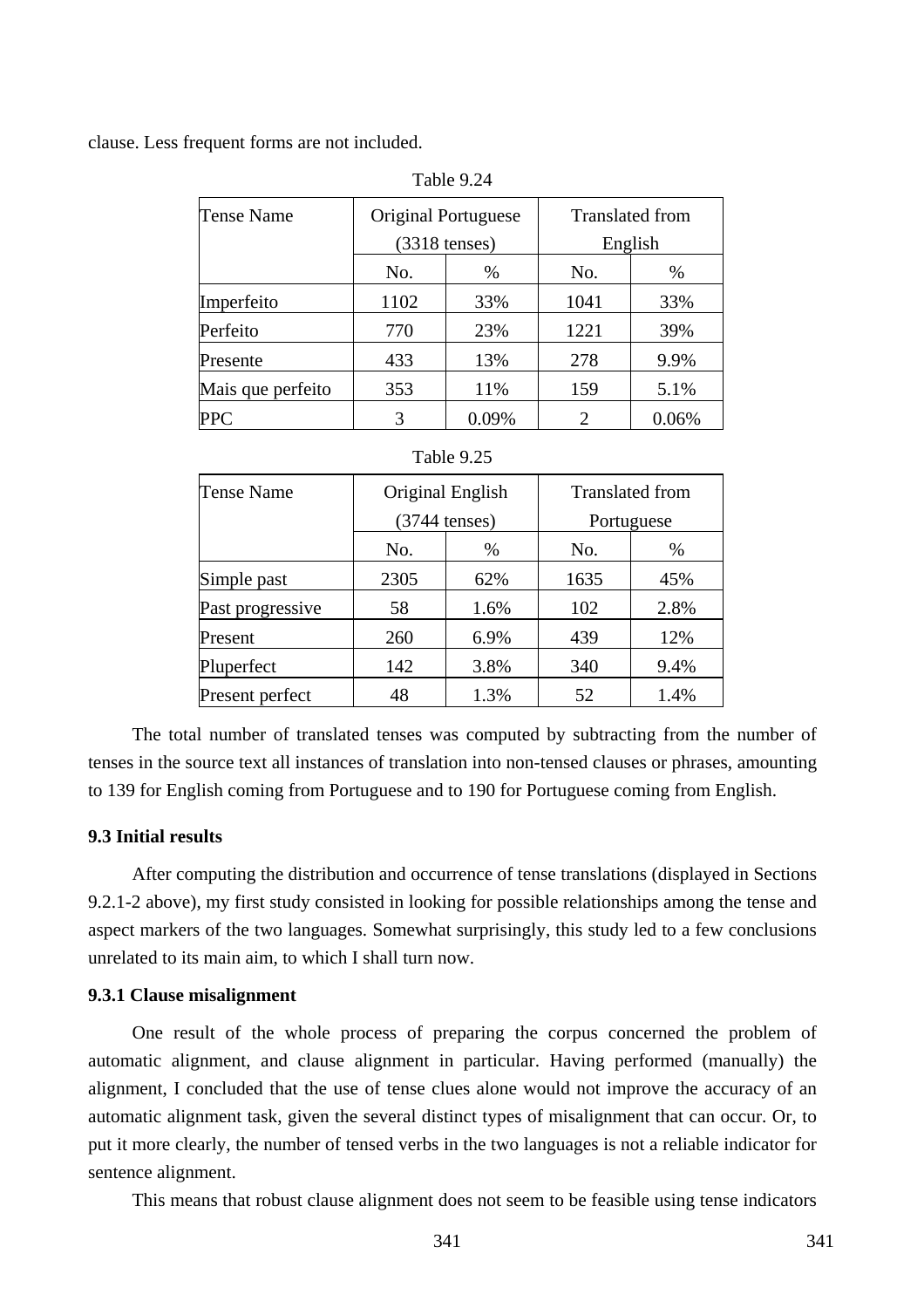in the two languages (in addition to the common sentence length metrics, in words or characters). In any case, this point is only of importance if one expected to perform alignment based on monolingual analyses, that is, having an annotated English and an annotated Portuguese text but no specific contrastive resources.

# **9.3.2 Mistranslations**

I have also realized with dismay that real mistranslations are astonishingly frequent. This was a startling observation, considering that human (and furthermore literary) translation is usually presented as the unattainable model for machine translation.

In addition, in translations from English to Portuguese (my native language), it was frequently the case that I disagreed with the translator's choices.

Even though I did not attempt to quantify these impressions, a careful reading of the several examples displayed in the next five chapters will allow the reader to assess for him/herself this state of affairs.

### **9.3.3 Automatic detection of translation problems**

As far as possible automatic detection of translation problems is concerned, I also concluded that it cannot be based simply on statistical regularities of tense transfers.

On the one hand, it is clear that superficial mismatches do not necessarily mean mistranslations, as can be checked for instance in the examples presented in Section 9.1 above. On the other hand, I have been able to find several cases where the tense translation was common although I believed the translation to be incorrect. Cf. the following translation from simple past into Imperfeito, where Perfeito should have been chosen:

> *His senses were coming back and he moaned: "They have taken the pearl..." Ele estava a voltar a si, gemia.--Roubaram a pérola...*  'He was coming back to himself, moaning: "They stole the pearl..."'

My conclusion is that it is not possible to build a translation checker program working on unrestricted aligned text in the two languages on the basis of tense translations. If such a program is possible at all, it would at least have to establish correspondences between tense and lexical items.

It might be possible to compile automatically some complex bilingual dictionary entries by looking into the most complex and rare translation pairs and study whether they are due to lexical matters. But this was not, obviously, my concern in this thesis.

### **9.3.4 Quantitative conclusions**

The most relevant conclusions of this study should concern its goal, i.e., the study should allow one to extract some interesting facts from the quantitative assessment obtained. Based on the data in Sections 9.2.1 and 9.2.2, I made the following preliminary remarks (published in Santos (1994a)), concerning the distribution of tenses in narrative discourse in the two languages (items 1 to 3 below), and the distribution of tense translations into the other language (items 4 to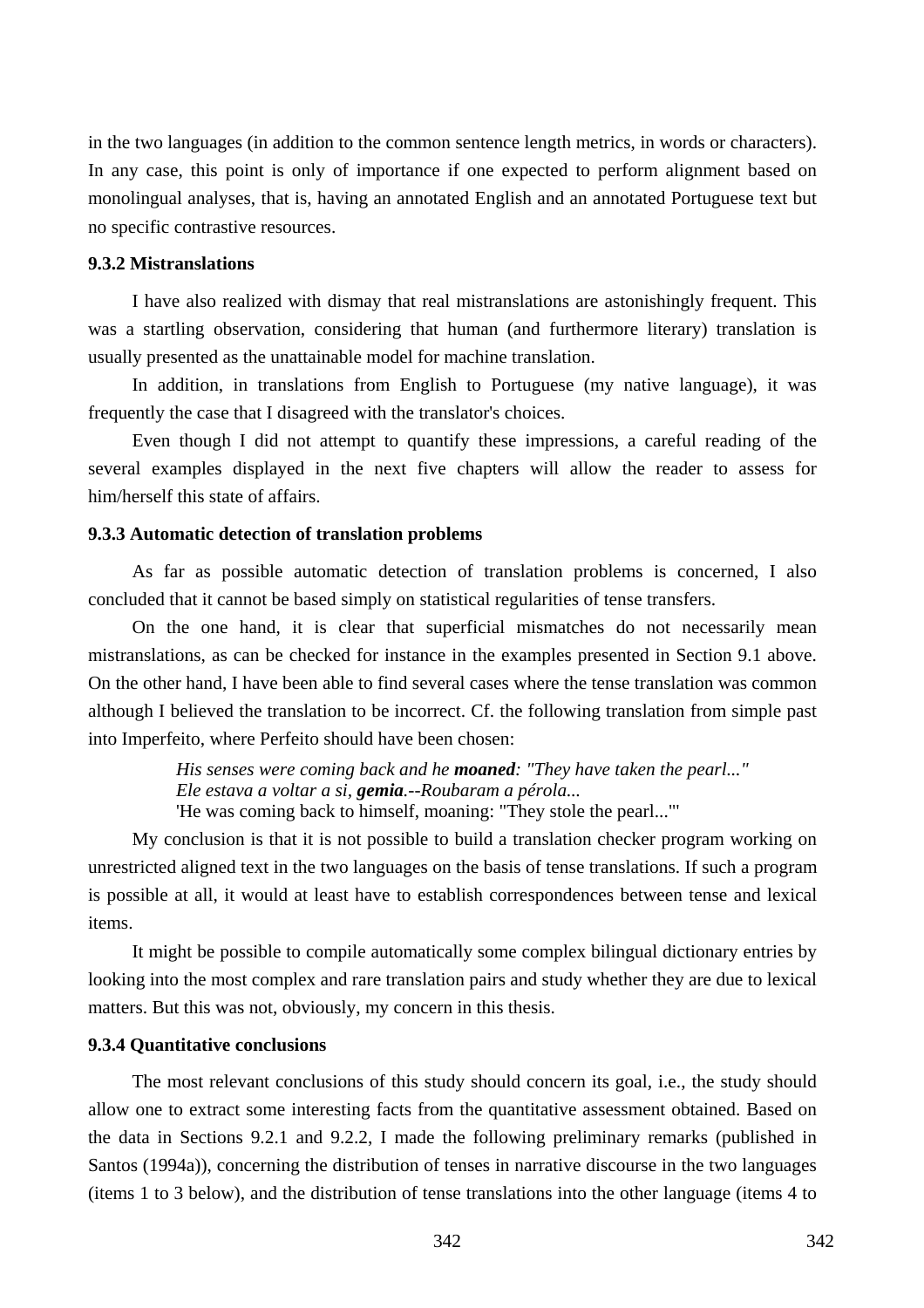5):

1. The low frequency of the the progressive in English is most surprising, even though it is known that it is more frequent in speech than in writing. This casts doubt on the traditional (Kamp, 1981) DRT analysis of progressive filling the same role as French imparfait (by itself and even more if we assume that Imperfeito is similar, in that respect, to French imparfait).

2. It seems that the distinction between foreground and background in English is not given primarily by tense, since the vast majority of clauses (62%) were in the simple past. This supports Couper-Kuhlen's contention (1987:24) that "for the organization of temporal relations in narration the contribution of the Past tense (as opposed to some other tense) is minimal".

3. Couper-Kuhlen's (1987, 1989) description of relative clauses as "not advancing narrative" seems also to be supported by this study: in all relative clauses with a relative pronoun in EP1 and EP2, 39, only one (2.6 %) was translated by a Perfeito. Strictly speaking, however, this observation does not follow directly from the study described above, because it adds another variable, namely, the use of the tense in a relative clause.

4. Stativity in English seems to strongly favour Imperfeito in the translation, if one considers that the main verb *be* is a clear indication of stativity. On the other hand, *be* (in the simple past) was translated by Imperfeito only in 80% of the cases.

5. The size and the non-balancing of the texts used does not allow the generalization as to specific probabilities of translation between English and Portuguese in general. However, given that the number of source tense forms is fairly small, it seems right to assume that some sort of Zipfian law holds for tense transfers: Given enough data, the probability of the strangest tense translation is greater than zero. In other words, if more and more narrative text were annotated, one would get more and more instances of the translation pairs already found, in roughly the same proportion, while some new (and rare) combinations would still be found.

This scarcity of non-trivial quantitative discoveries entails, in fact, what I consider the most important conclusion of this preliminary study: The data gathered was too coarse to allow significant results.

Finer-grained studies had to be conducted, as is evident if you consider the following example: What is the significance of the observation that the simple past was translated by Imperfeito 40% of the times, if Imperfeito has several distinct semantic values, and so does the simple past? Now, if, for example, the uses of Imperfeito signalling habituality in Portuguese were marked, one could study the translation of such a value into or from English, and possibly even conclude something about habituality in the latter language.

The recognition of this issue motivated a more fine-grained study, focusing on the meaning of Imperfeito, and deepening significantly the annotation (from objective grammatical markers to semantic interpretations), which will be the subject of Chapter 10 below.

#### **9.4 Discussion**

While the initial results presented in Section 9.3 are either self-contained or of little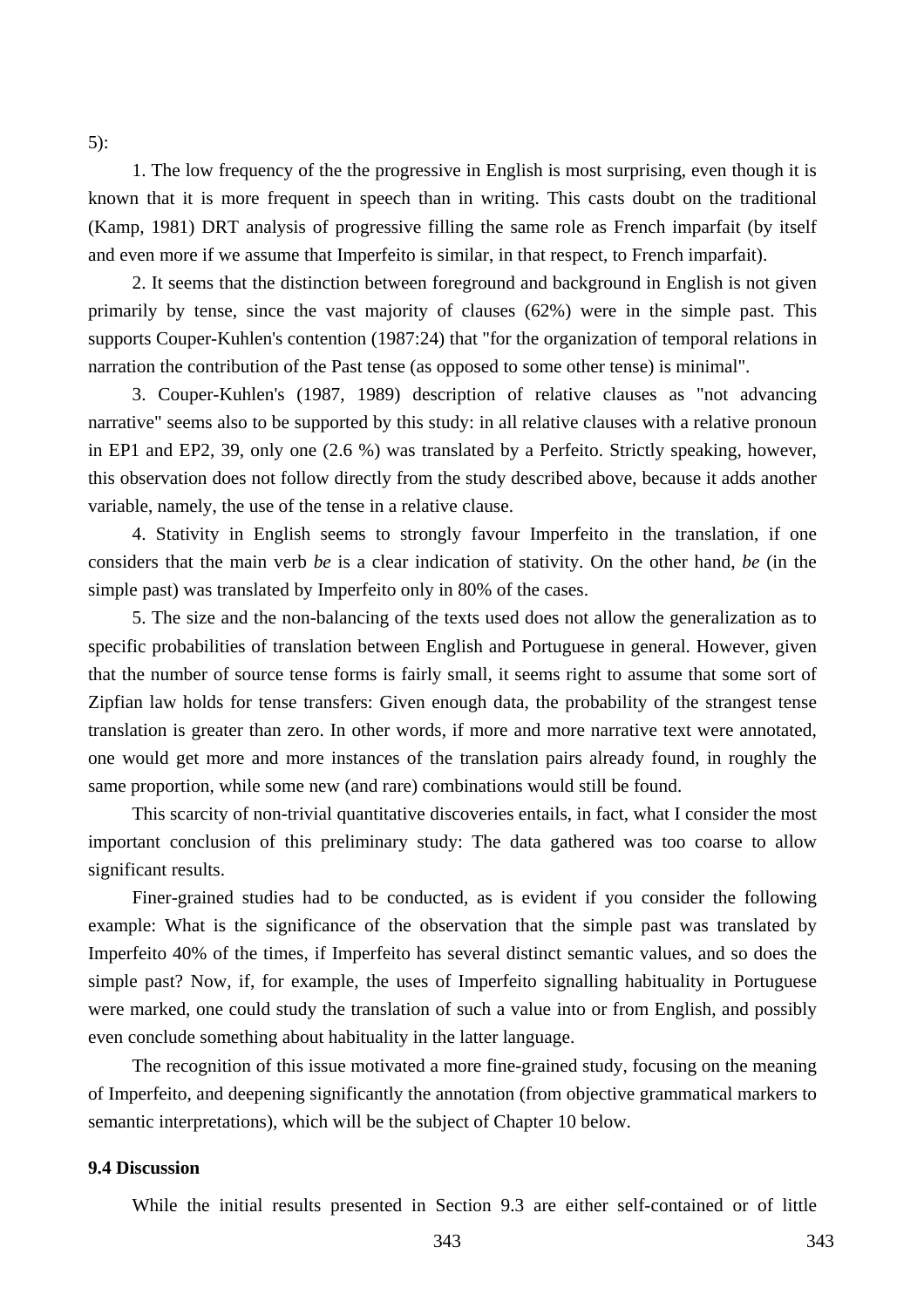potential for further investigation (the comments there can be seen as the pre-history of this dissertation), this is the place for a brief wrapping up of issues that could be improved if a new study would start now.

### **9.4.1 On the annotation**

As regards the annotation, it is now clear that I lost some information by annotating the texts with a clear source language bias. The most visible defect is the loss of some interesting information on the side of the translated text, i.e., tenses in the translated texts were less thoroughly described. Furthermore, several features of the translation pairing were not described, such as order changes or differences in embedding.

What I missed most was, however, information of an altogether different sort, namely, information on direct speech. During all subsequent work on the texts, it became more and more evident that tense and aspect in direct speech is significantly different from the other contexts.

Conversely, this work demonstrated once more that one cannot know at the outset exactly what are the variables that will be of most importance (or which will be addressed in the course of the study). In other words, there is no such thing as general empirical value outside theory. So, one kind of information whose study was catered for in the initial annotation scheme but which was never put into practice was tense sequencing. I.e., one could study tense switches or tense continuation and their possible implications for translation, because they were annotated differently. This remains material for future work, therefore.

Finally, some good properties of the annotation scheme are also worth emphasizing. For example, keeping the texts in each language separate and the annotation in turn separate from the texts proved to be an invaluable choice. In fact, addition of yet other files with other kinds of information would be possible, in order to study correlations with other factors. (For example, I would be able to include information on direct speech, time adverbials, or kind of subject, in separate files indexed by translation pair (line number).) Besides, I could (and did) process each text separately without worrying about the other language or the annotation.

# **9.4.2 On quantitative information**

Regarding the quantitative assessment, let me note that, in addition to the finer studies focussing on particular grammatical markers/tenses, which will be the subject of the next few chapters, there are obviously other measures of interest, related to the texts in the two languages, some of which I present in Table 9.23.